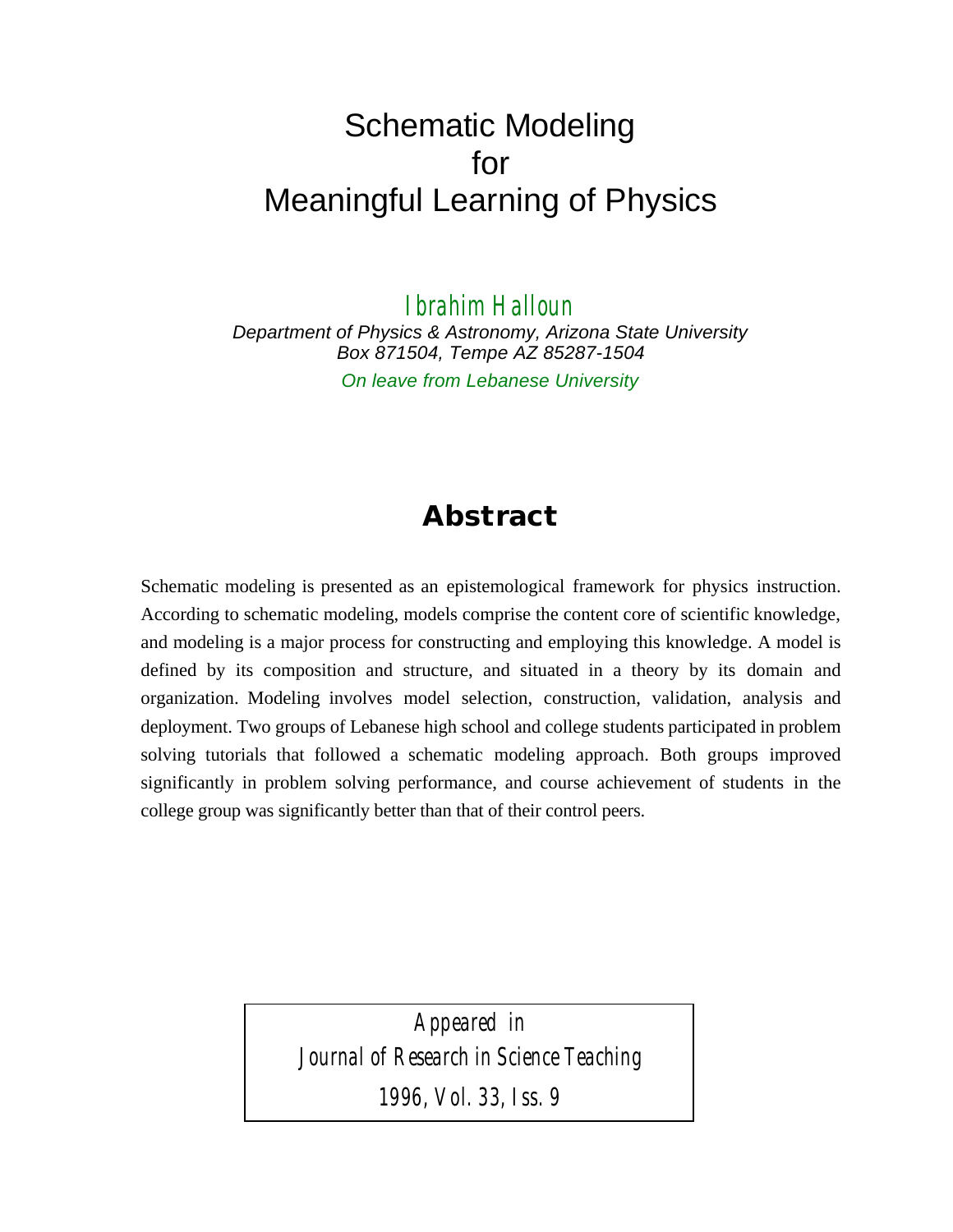For decades, educators have been complaining that a high school or a college student often "passes [her or his physics] tests frequently alas, with very little comprehension of what [she or] he has been doing" (Swann, 1950). Recent educational research has consistently shown major deficiencies that persist after instruction both in the structure of students' knowledge of physics and in their problem solving skills. In this article, a *schematic modeling* approach is proposed to help students learn physics in a meaningful way and resolve those deficiencies. An experiment for assessing the approach is reported.

Research shows that high school and college students bring to their physics courses a rich array of *folk conceptions* about the physical world that are incompatible with physics theory. After completing introductory physics courses students often: (a) hold still to their folk conceptions (Hake, 1994; Halloun and Hestenes, 1985; Hestenes, Wells, & Swackhamer, 1992), and (b) continue to believe that physics consists mostly of mathematical symbols and formulas (Halloun, 1995a; Hammer, 1989 & 1994; Redish, 1994a; Reif & Larkin, 1991). Moreover, their ideas about physics remain disconnected, incoherent and inconsistent (Halloun & Hestenes, 1985; Hammer, 1994; McDermott, 1993; Novak, 1987 & 1994; Redish, 1994a; Reif & Allen, 1992; Reif & Larkin, 1991).

High school and college students often attempt to solve physics problems: (a) by trial and error, (b) backwards from a numerical answer provided in a textbook, or (c) by invoking a solution presented in class to a problem that they wrongly assume to be similar to the one they are working on (Arons, 1981; Halloun, 1995a; McDermott, 1993; Novak, 1987 & 1994; Reif & Larkin, 1991; Strnad, 1986). They tend to view solving a physics problem mainly as a task for selecting mathematical formulas to relate variables in the problem (Halloun, 1995a; Hammer, 1994).

Consequently, physics instruction suffers from: (a) *low efficacy*, in the sense that students who are diagnosed before instruction as average or low competence students remain at that level after instruction, (b) *short term retention*, in the sense that even the best students forget most of what they learn shortly after completing a physics course (Tobias, 1990), and (c) *high attrition rates*, especially among students initially diagnosed as of low competence (Halloun & Hestenes, 1987; Tobias, 1990).

Some physics educators have argued that students' evolution from folk realism to scientific realism can take place, at any level, only when the structure of physics theory and physicists' mental processes are presented explicitly (Eylon & Reif, 1984; McDermott, 1993; Mestre, Dufresne, Gerace, Hardiman, & Touger, 1993). This evolution may best be realized in modelbased instruction. Some findings at the college level are worth noting in this regard:

- Students can learn meaningfully the content of scientific knowledge when it is presented in the form of models (Clement, 1989; White, 1993). This facilitates the development of scientific inquiry skills, especially critical thinking (Clement, 1989; Stewart, Hafner, Johnson, & Finkel, 1992; White, 1993). Students' scientific discourse improves significantly, in particular when they are asked to defend the validity of their models (Stewart et al., 1992; White & Frederiksen, 1990).
- Physics students engaged in model-based instruction are far more successful than their peers in resolving incompatibilities between their folk conceptions and physics theory (Halloun & Hestenes, 1987; Wells, Hestenes, & Swackhamer, 1995; White & Frederiksen, 1990).
- Modeling skills are generic. Physics students can successfully transfer modeling skills that they develop in specific situations into novel situations, within and outside the domain of instruction (Clement, 1989; Halloun & Hestenes, 1987; White, 1993; White & Frederiksen, 1990).
- Physics students who are initially of average or low competence benefit the most from model-based instruction (Halloun & Hestenes, 1987; White, 1993).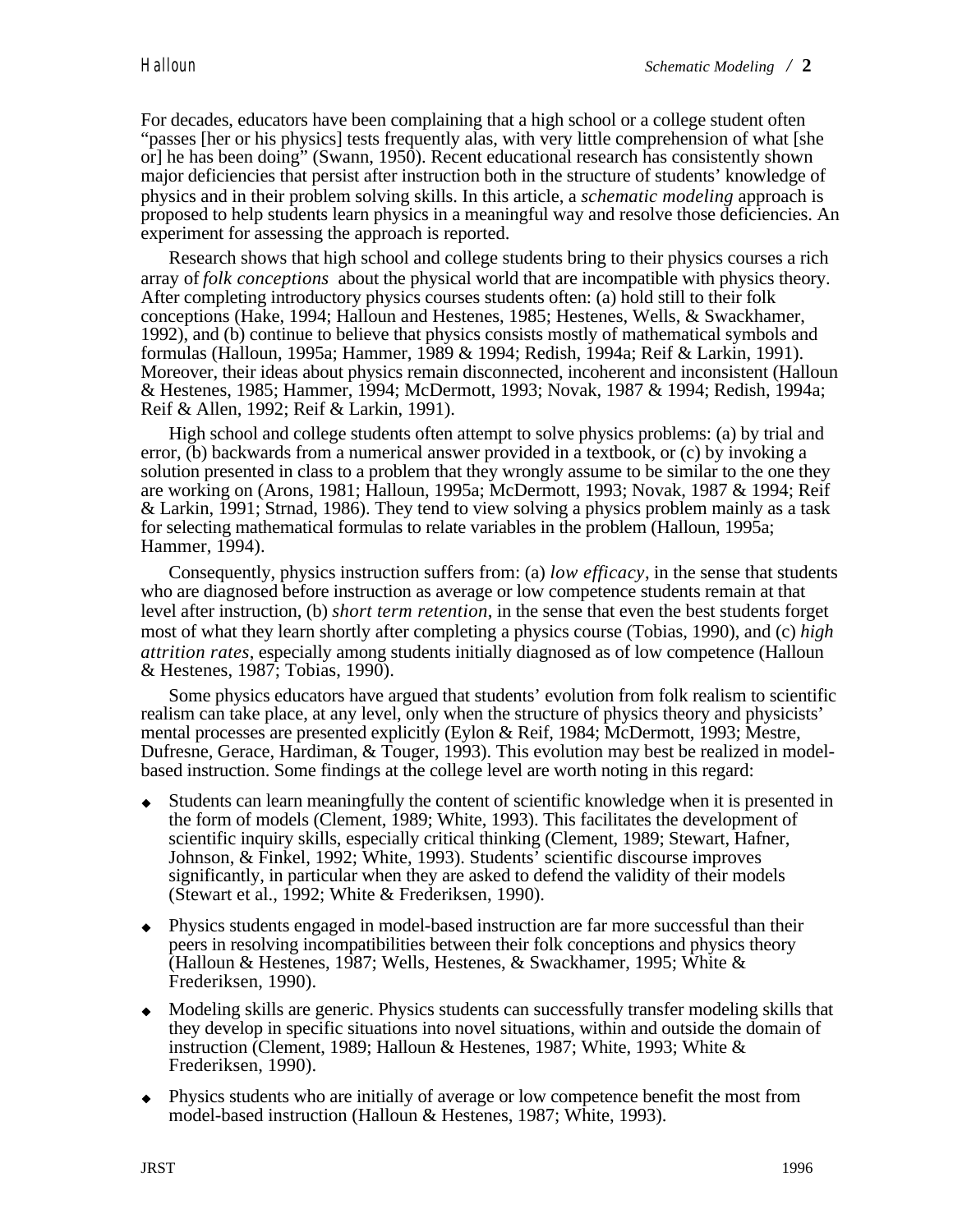Aside from the seminal works of Hestenes (1987, 1992, 1995), there is no comprehensive theory for the use of models in physics instruction. All the research cited above emphasizes the role of models in physics and instruction, but it shows no clear consensus as to what a model is or how to go about constructing and employing models of physics systematically.

This paper presents *Schematic Modeling* as an epistemological framework for physics instruction. This framework of instruction is founded on two tenets:

- *Models occupy the content core of physics (or any science for that matter). A model in physics represents a set of physical systems in some respects , and serves welldefined purposes .*
- *Modeling is a systematic activity for developing and applying scientific knowledge in physics (or any science).*

Consequently, the pedagogical expectation is that:

*by learning how to structure the content of physics theory around models, and how to solve problems by modeling, students will reach a meaningful understanding of physics which resolves the deficiencies discussed above.*

This expectation was partially tested in a limited experiment involving two samples of Lebanese high school and college students. Participants were taught to build a few models of Newtonian mechanics and employ them in a modeling process for solving textbook problems. The outcomes of this experiment are reported and discussed following a presentation of schematic modeling which is the major concern in this article.

# **Schematic Modeling**

Schematic modeling is an evolving epistemological theory grounded in cognitive research. It holds that models are major components of any person's knowledge, and that modeling is a major cognitive process for constructing and employing knowledge in the real world. Three of the most fundamental tenets of schematic modeling are:

- 1. "We build mental models that represent significant aspects of our physical and social world, and we manipulate elements of those models when we think, plan, and try to explain events of that world" (Bower & Morrow, 1990).
- 2. "Our view of the world is causally dependent both on the way the world is and on the way we are. There is an obvious but important corollary: all our knowledge of the world depends on our ability to construct models of it" (Johnson-Laird, 1983).
- 3. *Mental models* are internal to a person's mind. They are *tacit,* and cannot be explored directly. However, they can be explored indirectly via *conceptual models* which a person *communicates* with others verbally, symbolically or pictorially (and/or via *physical models,* which are material artifacts). Conceptual models that we communicate in our everyday life are often subjective, idiosyncratic, and not coherently structured. With appropriate instruction, these models can become relatively objective and coherently structured (Gentner & Stevens, 1983; Giere, 1992; Hestenes, 1995; Nersessian, 1995; Redish, 1994). Such an evolution is best reached in science and mathematics where models occupy a pivotal role (Bronowsky, 1953; Casti, 1989; Giere, 1988; Hesse, 1970; Leatherdale, 1974).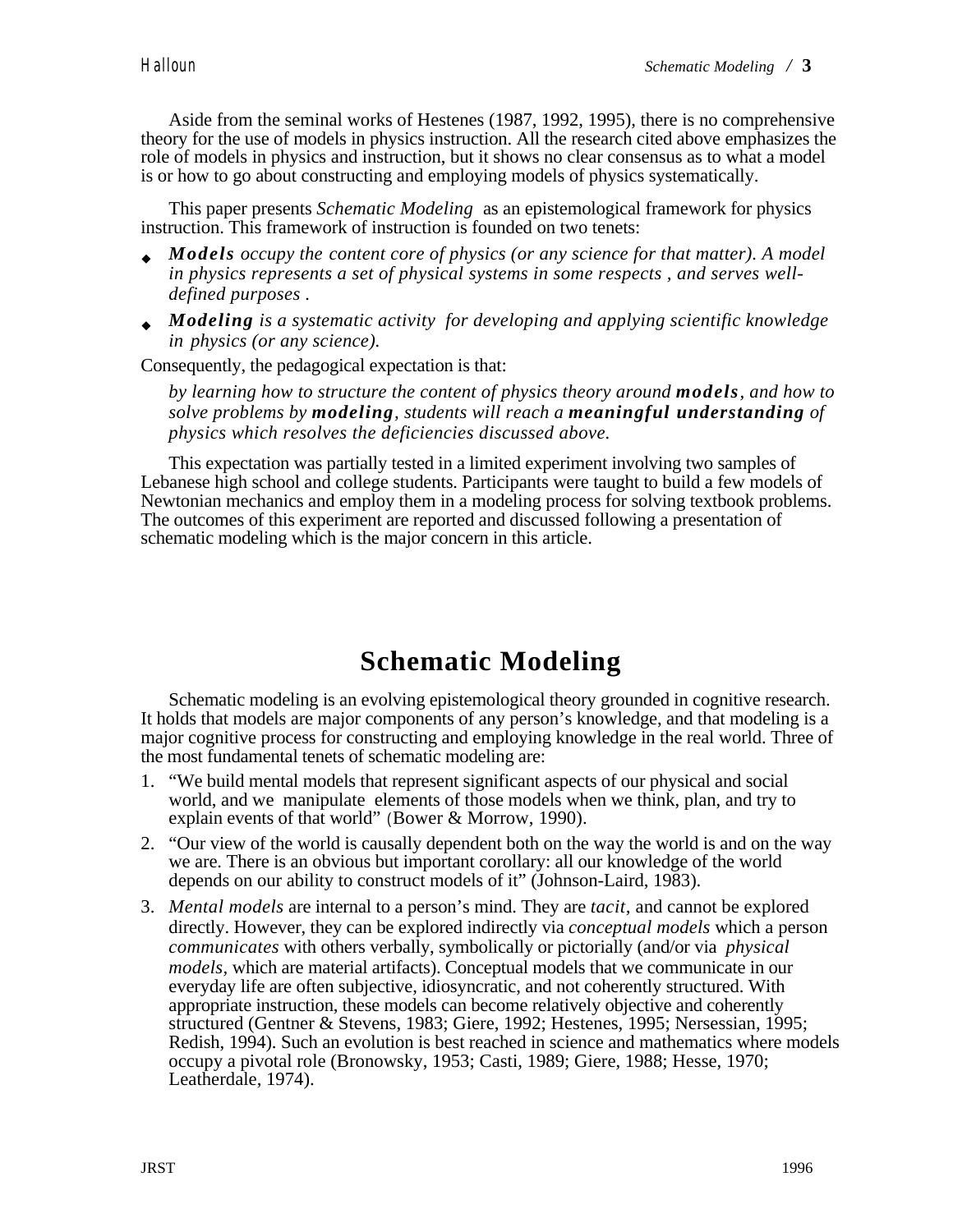Galileo (1564-1642) set the foundations for a modern epistemology of science whereby real world systems are studied indirectly through abstract models. He showed us how to build *reduced, idealized* models (like particle models) of physical systems, conduct *thought experiments* with such models, and consequently infer valid descriptions, explanations and predictions about physical systems. Science has since evolved more and more through model development. However, physics textbooks fail to present the fact that models occupy the content core of scientific theories, and that modeling is a major process –if not the major one– for developing and employing such theories.

Recently, some science and mathematics educators have tried to correct this deficiency by explicitly advocating modeling in their disciplines (AAAS, 1990 & 1993; NRC, 1996), from biology (Hafner, 1992; Hafner & Stewart; 1995; Smith, 1992; Stewart et al., 1991 & 1992) to physics (Clement, 1989; Halloun & Hestenes, 1987; Hestenes, 1987, 1992 & 1995; Nersessian, 1995; Pollak, 1994; Raghavan & Glaser, 1995; Redish, 1994b; Wells et al., 1995; White, 1993; White & Frederiksen, 1990), as well as in mathematics (AMATYC, 1995; Casti, 1989; Edwards & Hamson, 1989; Mac Lane, 1988; Steen, 1990; Swetz & Hartzler, 1991). It has even been argued that unless students are "introduced to the game that professional scientists play called 'creating and shooting down models' [we do not] let them in on the game of 'being' a scientist" (Pollak, 1994).

## **What is a Scientific Model?**

When studying physical systems, physicists concentrate on a *limited number* of features that they deem *primary* in the structure and/or behavior of these systems, i.e., pertinent to the purpose of their study. They build a *conceptual model* (e.g., a mathematical one) and/or a *physical* one (a material artifact) that bears only these primary features. They analyze the model thus built, and then they draw inferences about the physical systems represented by the model. The entire process is usually governed by some theory of physics. This article concentrates on conceptual models because they are: (a) the blueprints of physical models, and (b) the ones that are mostly used in physics instruction.

In contrast to the relatively *idiosyncratic* conceptual models of non-scientists, scientists, at least those in the same discipline, share the *same* conceptual models about specific systems and phenomena in the natural world. Non-scientists' models will hereafter be referred to as *folk models*, and those of scientists as *scientific models*. Scientific models are *schematic* in the sense that, like other scientific *schemas* (concepts, laws and other conceptual structures shared by scientists), they are: (a) *reduced* to a limited number of *primary* features that are almost independent of the idiosyncrasies of individual scientists, and (b) developed and applied following *generic* modeling *schemes,* i.e., systematic plans of interaction with the real world that enable one to construct and employ not only some models of interest but all sorts of new schemas.

Knowledge that one needs to develop for a comprehensive understanding of a scientific conceptual model (or model hereafter, for short) can be comprised in four dimensions: domain, composition, structure, and organization. Composition and structure "define" the model. Domain and organization situate the model in the theory to which it belongs. The four dimensions are outlined below. Details can be found elsewhere (Halloun, 1995b; Hestenes, 1995).

## **1. Domain**

The domain of a model consists of a set of physical systems (called the *referents* of the model) which share common structural and/or behavioral features that the model can help us *describe*, *explain*, and/or *predict* in some respects, and to a certain degree of approximation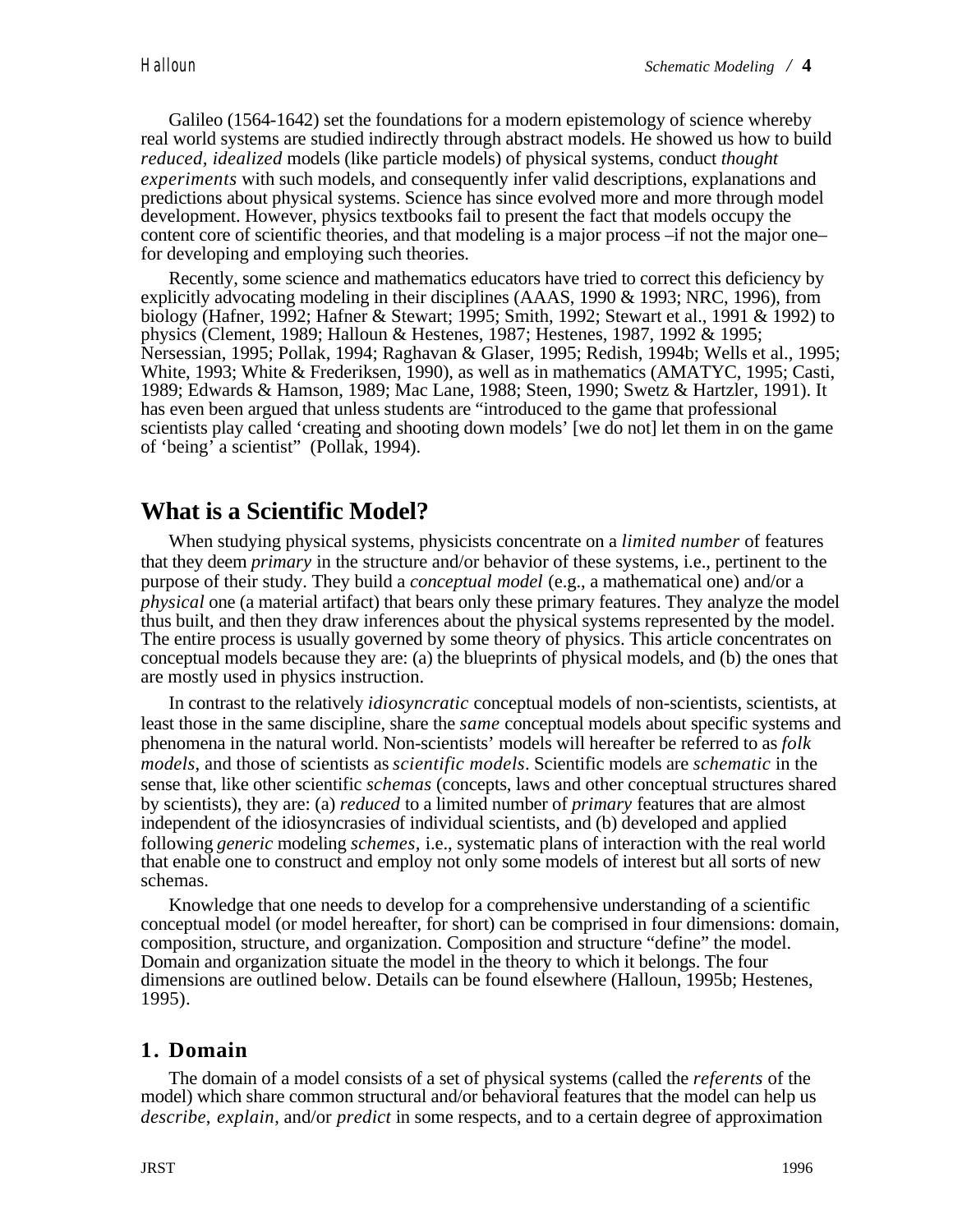and precision. The model could subsequently allow us to *control* these referents, and *design* new ones.

Depending on: (a) what features are modeled, and (b) the desired approximation and precision, a given physical system may be represented by different models that could belong to the same theory or to different ones. For example, consider a physical object in motion. Depending on the speed of the object, and the extent to which its mass and shape are approximated as constant, its motion can be studied using models from Newtonian mechanics or from Relativity. Two kinds of models are commonly distinguished in Newtonian mechanics: particle and rigid bodies (details below). A particle model can be used to describe (kinematics), explain (dynamics) or predict the motion of the object if it is in simple translation; but such a model would be inadequate, or at least insufficient if the object was also spinning, in which case a rigid body model would be needed.

## **2. Composition**

When modeling a physical situation, scientists tend first to group objects involved into finite systems. Each system would include one or more *physical entities* that exhibit specific *properties* of interest and that *interact* with each other, as well as with some other physical entities outside the delineated system. Physical entities inside and outside the system can be represented in the corresponding model by *conceptual entities* that belong to the *content* and the *environment* of the model respectively, and that are characterized by appropriate *descriptors*. Content and environment, along with respective object and interaction descriptors, make up the *composition* of a model.

#### *2.a Content*

The content of a model consists of *objects* (more specifically object-concepts or conceptual objects) representing physical objects inside its referents. A model (or a physical system) can be: (a) *simple,* if consisting of only one object, or (b) *composite,* if consisting of more than one object*.* For example, a particle model of Newtonian mechanics is a simple model consisting of a single object called a "particle", and commonly depicted by a geometric point in a given coordinate system. Many-particle models, like an ideal gas model, are composite models. The boundaries of a physical system can always be conveniently set so that it be represented either by a simple model or a composite one. Simple models though are often more convenient.

#### *2.b Environment*

The environment of a model consists of *agents* (object-concepts) representing physical entities outside its referents that are interacting with entities inside. An entity outside a physical system is represented by an agent in the corresponding model only if it affects significantly what is being studied. For example, every object on Earth is physically attracted by the Moon and all other celestial objects. However, when studying the motion of terrestrial objects in Newtonian theory, gravitational interaction is considered only with Earth, that with the Moon and other celestial objects being practically negligible. In modeling terminology, Earth is the only celestial object that is represented by an agent in the environment of models referring to terrestrial objects.

#### *2.c Object descriptors*

A *descriptor* is a property-concept or a *conceptual* property (a *variable*, in a mathematical model) that represents a specific physical property of entities inside or outside the referents of a model (Halloun, 1996). An *object descriptor* is a characteristic feature of an object in the content of a model. It is a *conceptual* property of the object that represents in some respects a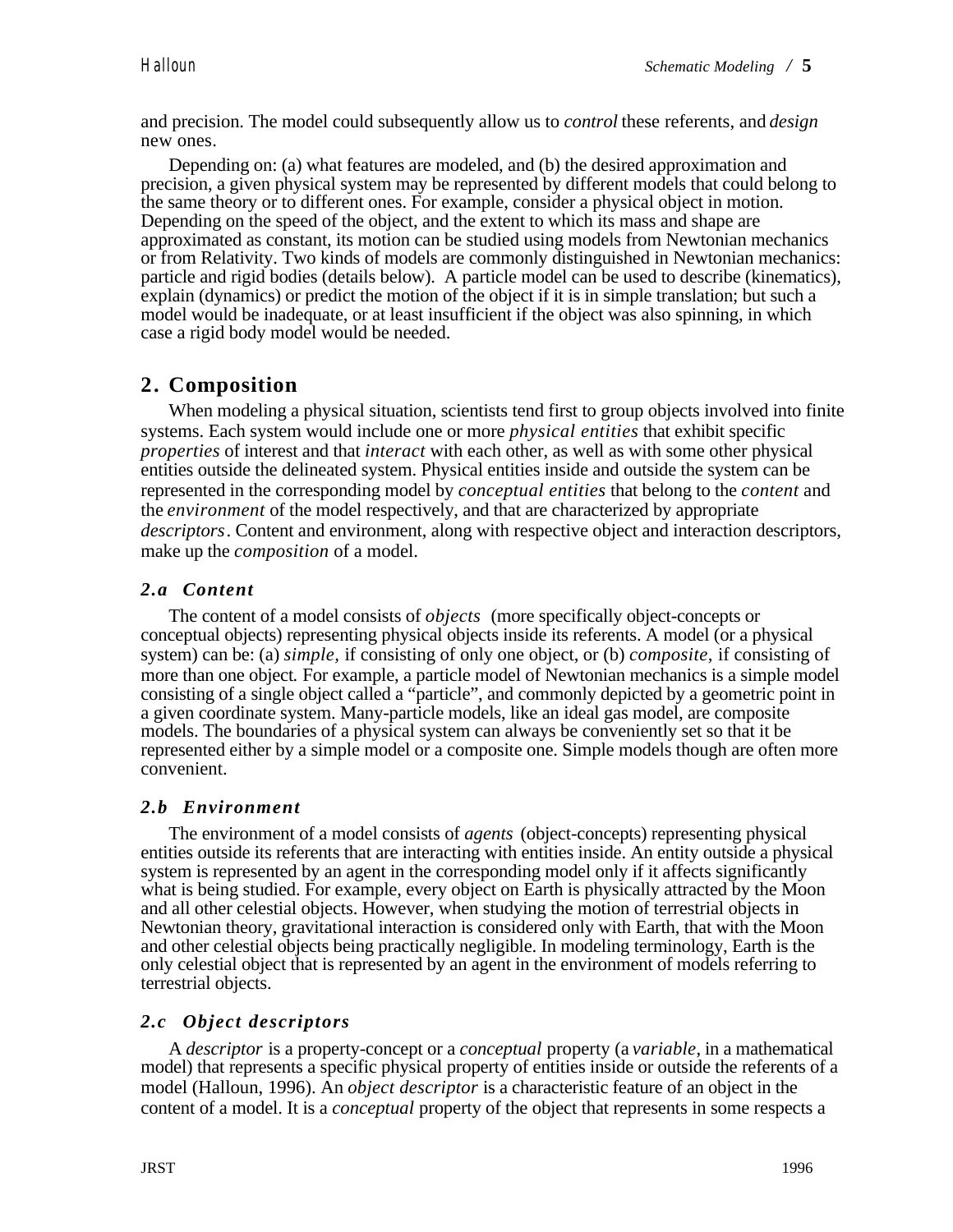*physical intrinsic* or *state* property of entities inside a physical system represented by the model.

An object descriptor can thus be an intrinsic descriptor or a state descriptor. An *intrinsic* descriptor, or *parameter,* represents a physical property that is assumed to be *constant* (e.g., mass or moment of inertia of a rigid object). A *state* descriptor*,* or *variable* in the narrow sense, represents a physical property that can vary in time (e.g., position and kinetic energy of an object in motion).

Like an object, an agent can also have its intrinsic and state descriptors. The utility of these descriptors though is often limited to the quantification of the interaction between the agent and respective object(s) as explained below.

#### *2.d Interaction descriptors*

An interaction descriptor is a mutual feature shared by an object and an agent in a model. It represents a property of *physical interaction* between an entity inside a referent of the model and one outside (e.g., force and potential energy). It is often convenient to build a model in such a way that we can ignore interactions among agents and the effect of any interaction on an agent. In such a case, only the action of an agent on an object needs to be accounted for (Figure 1). For example, in Newtonian models, only the force imparted *by* an agent *on* an object is considered; the one exerted by the object on the agent is ignored (Halloun, 1996).



#### Figure 1: Partial diagrammatic representation of the composition of a model. Note that: (a) interactions are depicted with two-way arrows between two objects  $(O's)$ , and one-way arrows between agents  $(A's)$  and objects, and that  $(b)$  no interaction is shown between an object and itself, or among agents.

A model is not isomorphic with, or a mirror image of, any of its referents. Not every entity of a physical system needs to, or actually can, be represented in a model representing it. The same is true for properties of the referent. However, every object in a model must correspond to at least one entity inside its referent(s), and every agent, at least one entity outside. Similarly, every descriptor in a model must correspond to a specific physical property of its referent(s). One though can always build conceptual models that do not map entirely on the set of its referents; but these models would not be scientific then.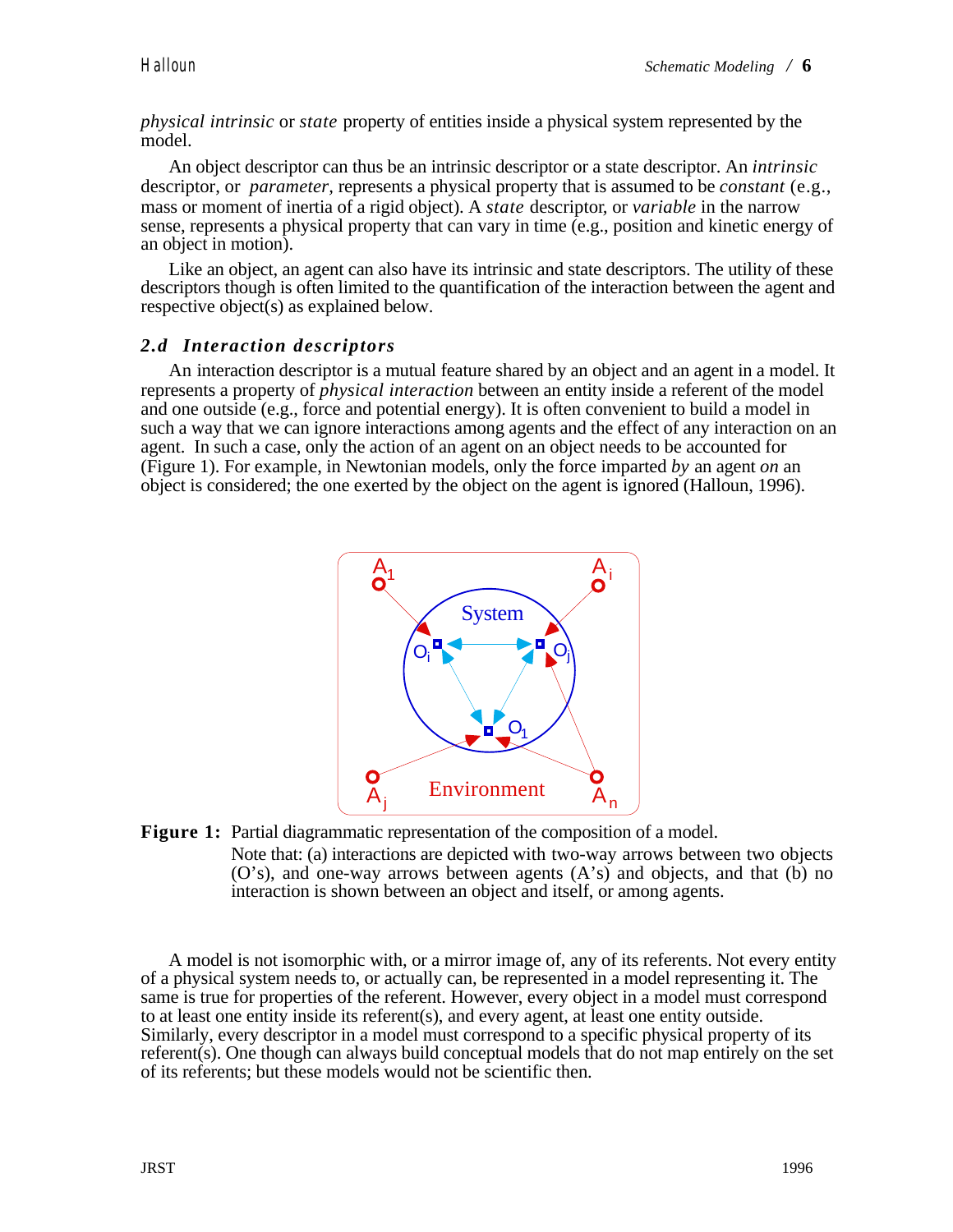## **3. Structure**

The structure of a model consists of *relationships* between descriptors that represent to a certain degree how physical properties of the model's referent(s) affect each other. Various relationships comprise three types of structure: geometric, interactive and behavioral.

*Geometric structure* refers to the spatial configuration of objects and agents. Such structure is often expressed in terms of the *position* of individual objects and agents in a given reference frame, and/or of *non-temporal* relationships between the relative positions of the various parts of individual entities.

*Interactive structure* refers to *non-temporal* relationships expressed in *interaction laws* between an interaction descriptor and object descriptors of the respective object and agent (e.g., Newton's law of Universal Gravitation, Coulomb's law of electrostatic interaction and Hooke's law).

Geometric and interactive structures are called *internal* when they relate descriptors of various objects in the content of a model to each other but not to those of agents in its environment. The structures are called *external* in the opposite case. Simple models have no internal structure, whence the convenience of using them whenever possible.

*Behavioral structure* refers to *spatio-temporal* relationships that describe or explain the behavior under specific conditions of individual objects in the content of a model. These relationships are expressed in two types of laws: state laws and causal laws.

*State laws* express relationships between *object properties* of a single object, and *describe* the *change* of state of a particular object, i.e. the variation of its state descriptors (e.g., Newton's first law and kinematical laws of motion often referred to in textbooks as *equations of motion*).

*Causal laws* express relationships between an interaction property and state properties of an object, and *explain the change* of state of an object (e.g., Newton's laws of dynamics and conservation laws).

A model is called *descriptive* when it does not have an interactive structure *and* when its behavioral structure is expressed only in terms of state laws but not causal laws. The model is called *explanatory* when it does have an interactive structure and/or when its behavioral structure is expressed only in terms of causal laws but not state laws. A comprehensive model is one that is both descriptive and explanatory, i.e. that includes all types of structure. A system may be represented by anyone of the three types of model depending on the purpose of study.

## **4. Organization**

Models belonging to the same theory can be classified into groups and subgroups (or families) of models following convenient criteria. Each group includes a special *family* of models called *basic* models. A basic model is often a simple but comprehensive model that describes and explains an elementary physical phenomenon.

Two of the most fundamental model groups in Newtonian mechanics are particle models and rigid body models. *Particle* models refer to physical objects the internal structure of which can be ignored when they are in *translation* without rotation or precession, in a specific reference system. The content of a *basic* particle model consists of a single, dimensionless object, a particle, undergoing translation under a specific type of force. *Rigid body* models refer to physical objects the internal structure of which cannot be ignored when they are in *translation* and/or *rotation* and/or *precession*. The content of a *basic* rigid body model consists of one solid of a regular geometric shape rotating (precession ignored) about a specific axis under a specific type of torque. Figure 2 shows the two families of basic models in Newtonian Theory.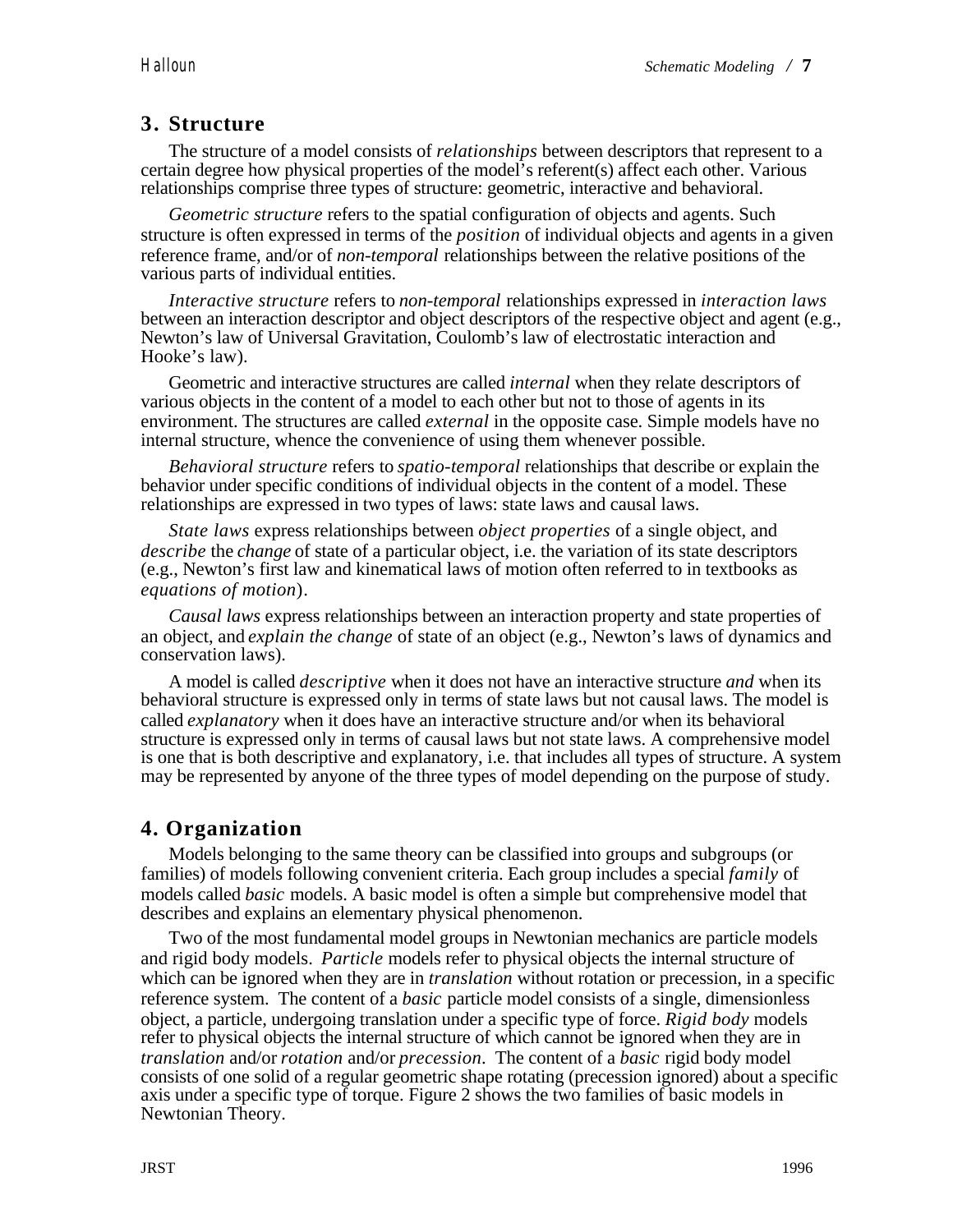Basic models are indispensable: (a) for meaningful understanding of individual concepts and principles in a given scientific theory, and of modeling rules, and (b) for developing more complex models. Mastery of basic models is thus essential for evolving from a folk conceptual world into the scientific world (Giere, 1994; Wells et al., 1995).

In addition to classification criteria, every theory contains *organization laws and rules* that specify: (a) how models within a given family relate to each other and to those in other families (e.g., how every particle model relates to other particle models in the Newtonian theory and to rigid body models), and, consequently, (b) how to combine different models for studying physical situations that are outside the comprehensive domain of available models. For

# **Basic Particle Models**

## *Free Particle*

This model refers to physical objects subject to zero net force  $(F_i = 0)$  in linear translation with constant velocity or at rest.

## *Uniformly Accelerating Particle*

This model refers to physical objects subject to a net constant force  $(\mathbf{F}_i = \text{constant})$ , hence moving with constant acceleration in a linear or parabolic path.

# *Harmonically Oscillating Particle*

This model (often called simple harmonic oscillator) refers to physical objects subject to a net force that is proportional to their displacement from a center of force  $(\mathbf{F}_i \mathbf{r})$ , hence undergoing simple harmonic motion.

# *Uniformly Circling Particle*

This model refers to physical objects subject to a net centripetal force  $\left(\begin{array}{c} 1 \end{array}$ <sub>radial</sub> $\mathbf{F}_i$  $1/r^2$ of constant magnitude, hence undergoing a uniform circular motion.

# **Basic Rigid Body Models\***

## *Freely Rotating Rigid Body*

This model refers to physical objects subject to zero net torque about a specific axis  $\tau_i = 0$ ), hence rotating with constant angular velocity about this axis or at rest.

# *Uniformly Accelerated Rotating Rigid Body*

This model refers to physical objects subject to a net constant torque about a specific axis ( $\tau_i$  = constant), hence rotating with constant angular acceleration about this axis.

**Figure 2**: Two families of basic models in Newtonian Theory.

\* Euler's laws (which are sometimes wrongly referred to as "Newton's laws of rotation") govern the rotation of rigid body models. Euler's laws follow the Newtonian philosophy. In this respect, the family of rigid body models is here considered part of the "Newtonian" theory. One, though, could still refer to "Newtonian Theory" in the narrower sense, and restrict it to particle models.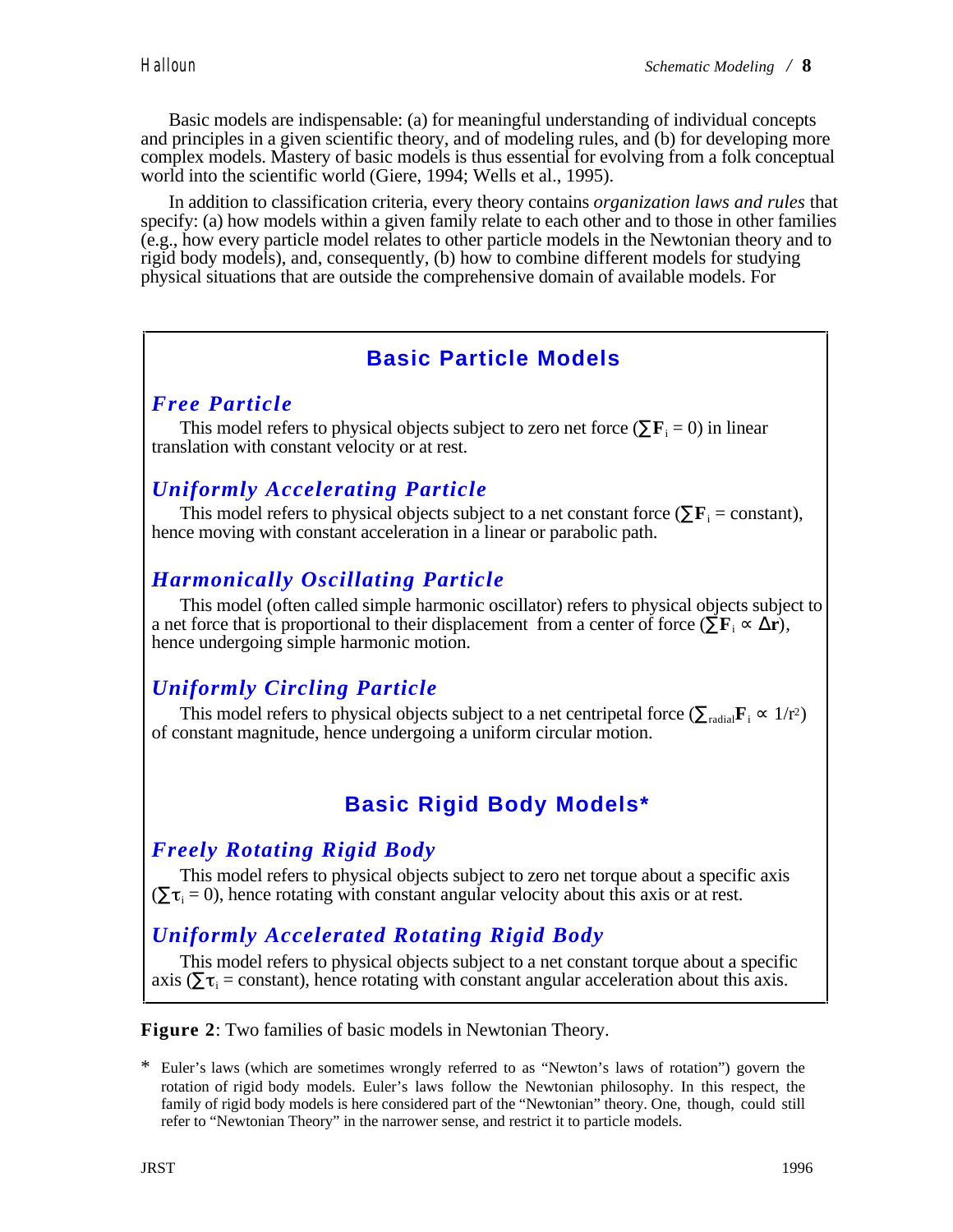example, appropriate organization rules in the Newtonian theory would tell us how to combine the uniformly accelerating particle model with the uniformly circling particle model of Figure 2 in an *emergent* model that is suitable for describing, explaining, and/or predicting the behavior of an object that undergoes a uniformly accelerated, circular translation. If the object were also rotating about a specific axis, such rules would further tell us how to combine the emergent model thus constructed with an appropriate rigid body model in a new more suitable model.

A word of caution is due at this point. The four dimensions presented above are meant for teachers and not students to serve as templates or guides for planning and evaluating instruction. Students need to develop knowledge contained in all dimensions in order to develop comprehensive and meaningful understanding of a model. However, teachers need not –and actually should not, at the introductory level– present the dimensions in the way presented above to students. Instead, every teacher should guide students to develop contained information by asking specific questions tailored to the particular knowledge state of respective students. The appendix associated with the next section offers some suggestions on how to do so in the case of problem solving.

# **The Modeling Process**

Figure 3 shows a generic modeling process that can be systematically applied in the context of a convenient theory for building new models, refining them and/or employing them in specific situations (Hestenes, 1995). These situations may appear in the real world, laboratory experiments, or textbook problems.



**Figure 3:** Schematic representation of the modeling process (Hestenes, 1995).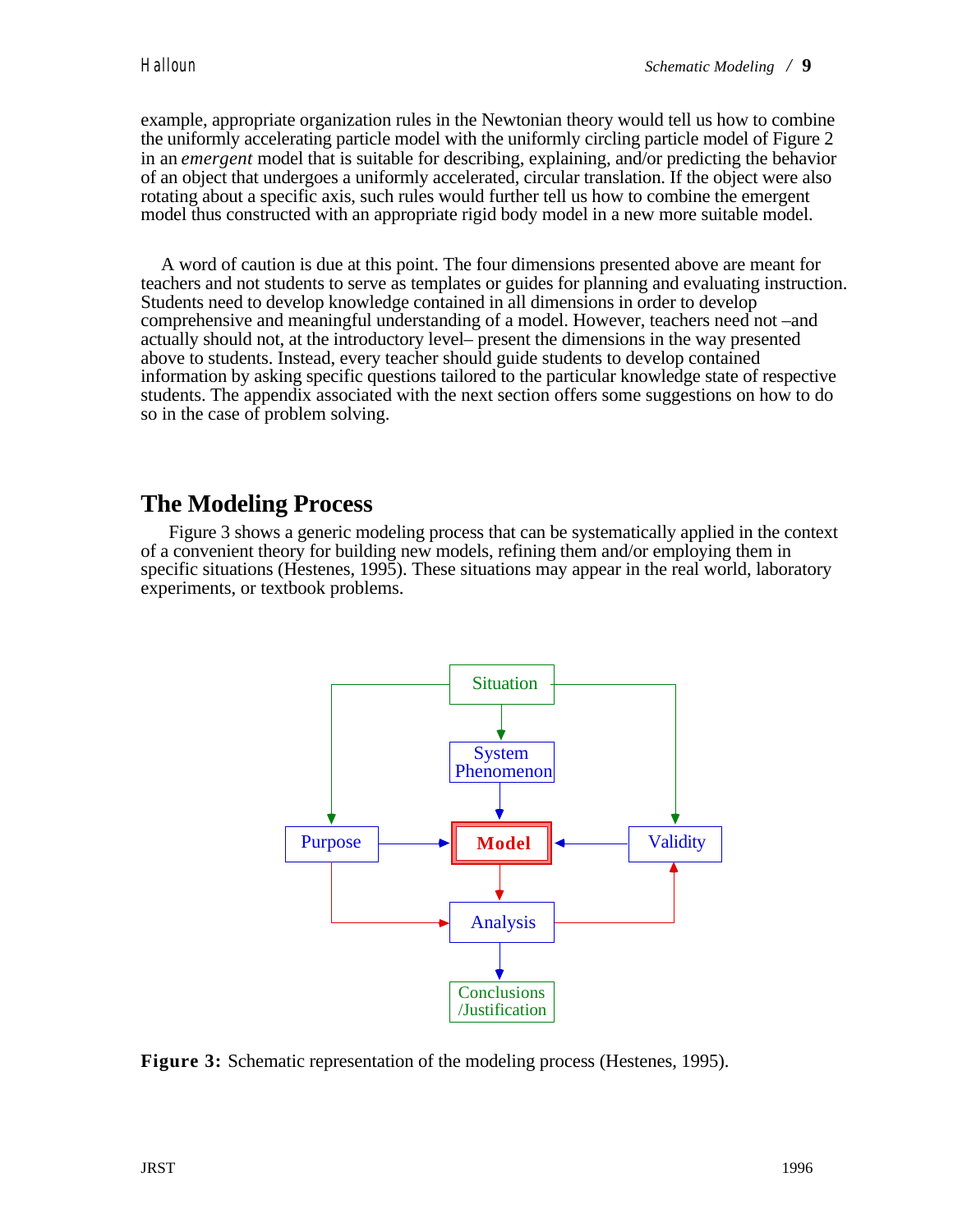The first stage in the modeling process consists of *identifying* and describing the *composition* of each *physical system* in the situation, and the respective *phenomenon.* Then, or concurrently, the modeling *purpose* will be identified (e.g., goals set in a textbook problem), as well as the *validity* of the expected outcomes (including approximation and precision limits). Following these steps which are critical for choosing the appropriate *theory* in the context of which modeling would proceed, an appropriate *model* is *selected* (whether physical or conceptual) and *constructed*. The model is then *processed* and *analyzed*, while it is being continuously *validated.* Following analysis, appropriate *conclusions* are inferred about the system in question, as well as about other referents of the model, and outcomes are *justified* in function of the modeling purpose and the required validity (Halloun, 1995b; Hestenes, 1995).

In physics instruction, the modeling process can be used in experimental activities as well as in learning textbook material and solving respective problems. In the following, I illustrate how this schematic process applies in solving textbook problems. My choice of problem solving is simply due to the fact that physics instruction relies heavily on it for teaching and, especially, for assessing student understanding of physics in paper-and-pencil exams.

## **Modeling for Solving Paradigm Problems**

Some physics textbook problems that I call *paradigm problems* are exceptionally helpful for learning the modeling process in non-empirical settings. Paradigm problems have special features ranging from avoiding straightforward numerical applications of formulas to including open-ended questions that allow students to reflect on their folk conceptions about physical systems (Halloun, 1996).

Modeling for solving paradigm problems goes in five stages: selection, construction, validation, analysis, and deployment. The process is not hierarchical; the middle three stages overlap, and some of their steps can often be conducted concurrently. In each stage, students ask themselves specific questions, and answer them systematically. Typical questions are presented in the appendix for solving Newtonian mechanics problems. The reader will notice that some of the questions are generic and could apply to any problem, while others are specific to Newtonian mechanics but could easily be deployable into other fields. One does not always need to follow the modeling process below to the letter, and may modify it by deleting or adding specific items in order to adapt it to special needs.

Teachers should by no means prescribe such a modeling process passively to their students; they should guide them to develop it gradually as they go about solving paradigm problems. In the appendix, I outline some of the questions that students should learn to ask themselves, and answer on their own, in modeling for solving paradigm problems. Teachers should help students realize the importance of every question, and appreciate the need for such a comprehensive process for successful problem solving. Such an endeavor is best achieved in an *interactive*, *dialectical* and *motivating* classroom environment, whereby students collaborate with each other in classroom activities that stimulate their interest, and that allow them to reflect back on their folk models and resolve any incompatibilities with scientific models (Halloun, 1996).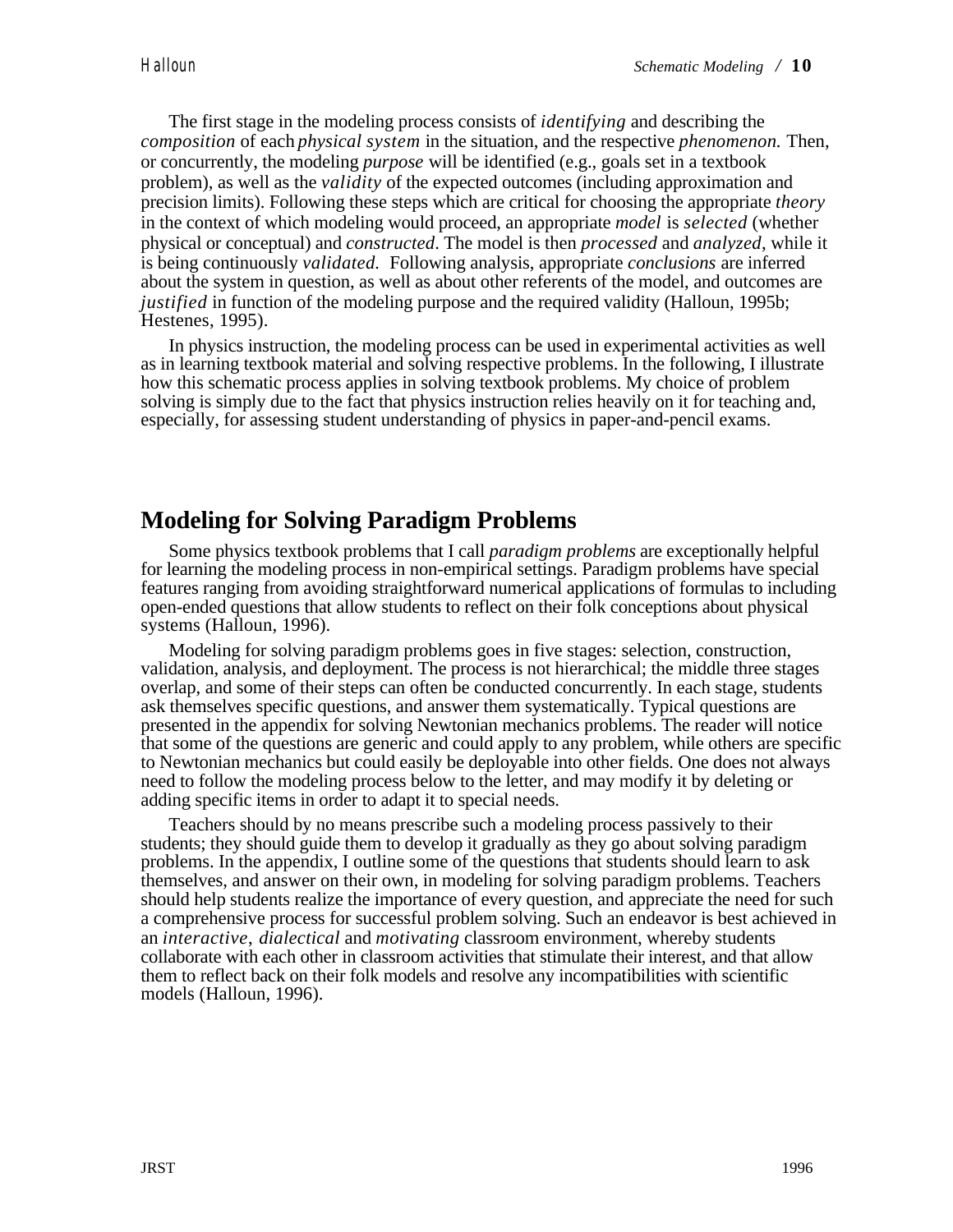## **1. Model Selection**

Solving textbook problems often involves basic models and/or emergent models which are combinations of specific basic models. Hence, the respective modeling process always starts by selecting an appropriate model(s) from a repertoire of familiar models in a specific theory (e.g., Figure 2). The selection is guided by the domain of each model, and governed by the modeling *purpose* and required *validity*, as explained above.

## **2. Model Construction**

In this stage, students are guided to construct a *mathematical model* that helps them solve the problem. They construct (or reproduce) the composition and the structure of every selected model. These two components do not need to be specified exhaustively as presented above in every problem. Some problems may require purely *descriptive models* whereby the environment and respective interactions and causal laws need not be specified (e.g., problems of kinematics). Other problems may require purely *explanatory models* whereby only interactions need to be identified and expressed with appropriate interaction laws (e.g., statics problems), and/or causal laws. The best paradigm problems are those that require comprehensive models that are both descriptive and explanatory.

## **3. Model Validation**

This stage can sometimes proceed along with model construction, especially with regard to internal consistency (Appendix). Validation includes different forms of assessment that provide students with opportunities to fulfill a major objective of science education: *critical thinking*. Various forms of assessment are listed in the appendix.

## **4. Model Analysis**

Once a model is validated, at least through consistency (Appendix), analysis can proceed to fulfill the purpose for which it is being constructed. Model analysis in solving textbook problems consists primarily of processing the mathematical model, getting answers to the questions asked in the problems, and interpreting and justifying the answers.

## **5. Model Deployment**

Once a model is analyzed and fully validated, implications can be inferred with respect to the original purpose, as well as with respect to other valid purposes. This helps students develop *transfer* skills. Model deployment includes:

- $\bullet$  Using a given model to describe, explain, and/or predict new physical situations pertaining to the system(s) in the problem.
- $\bullet$  Inferring implications for other referents of the model.
- Extrapolating the current model to build new ones.

Model deployment also includes *reflective* activities, whereby students examine and refine their current knowledge in terms of the new modeling experience (Appendix).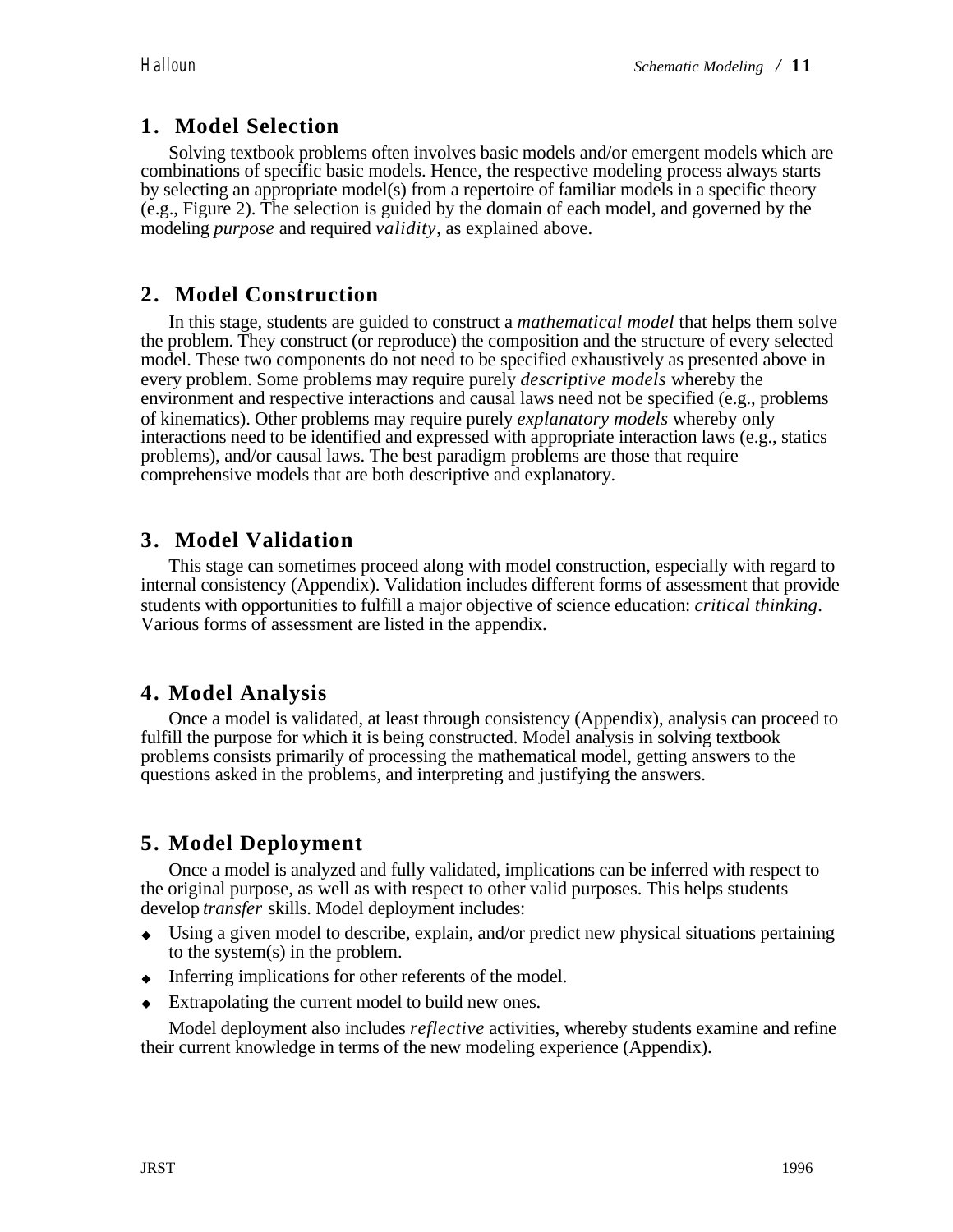# **Method**

The schematic modeling framework of instruction was partially tested in a limited experiment with two groups of Lebanese students. The experiment and its outcomes are described and discussed below. Because of practical constraints, controls on the experiment were less than ideal. Nevertheless, the outcomes show the potential of schematic modeling to significantly improve physics instruction, and provide ample grounds for further research.

# **Participants**

Two groups of 87 Lebanese students participated in tutorials designed to help them construct some basic models of Newtonian mechanics, and employ them in solving paradigm problems. One group consisted of 59 high school students, the other of 28 college students.

High school subjects were enrolled in a First Secondary class (Grade 10), and had taken their first annual physics course. About half the course is devoted to the statics of rigid bodies, and covers applications of Newton's first law (for translational equilibrium) and Euler's first law (for rotational equilibrium). The rest of the course covers hydrostatics and heat. Participating subjects had failed their physics course and were required to pass a special remedial session during the following summer. During five two-hour periods of this session, students were taught to solve statics problems following a schematic modeling approach. Because of administrative constraints, all 59 students participated in the model-based tutorials, and there was no control group.

College students were enrolled in a calculus-based introductory physics course. The course runs for one semester, and covers translational and rotational motions in classical mechanics, waves and hydrodynamics. A total of 107 students were enrolled in the course, at the time of the experiment. After completing the part of the course pertaining to particle models, and before working on rigid bodies, a special tutorial session was advertised for students to learn the schematic modeling approach in particle mechanics. The session consisted of five two-hour meetings, and was attended by 28 students. The remaining 79 students did not receive any extracurricular tutorials. These students served as a control group in a limited part of the experiment as will be discussed below.

Previous research had shown that social factors, including gender, have no significant effect on Lebanese students' performance in physics (Halloun, 1986). Consequently, no such data were collected for participating students. In the college experiment, homogeneity of the experimental and control groups was verified before the tutorials using a standardized mechanics diagnostic test whose validity and reliability are well documented (Halloun & Hestenes, 1985; Halloun, 1986). Subjects in the control group and the experimental group averaged 52% and 51% respectively on this instrument.

# **Procedures**

Both high school and college tutorials were conducted by the author who was not the teacher of either course in which participants were enrolled. High school tutorials pertained to the free particle model and the freely rotating rigid body model (Figure 2). College tutorials pertained to the entire family of basic particle models in Figure 2.

Tutorials involved solving *paradigm problems* carefully chosen from students' textbooks, following an interactive, dialectical approach (Halloun, 1996). In every two-hour meeting, two or three paradigm problems were discussed. A group of two students would be asked to present a solution to a specific problem, and engage in a discussion with their peers on the validity of their solution. The choice of group members was constrained by the ability of any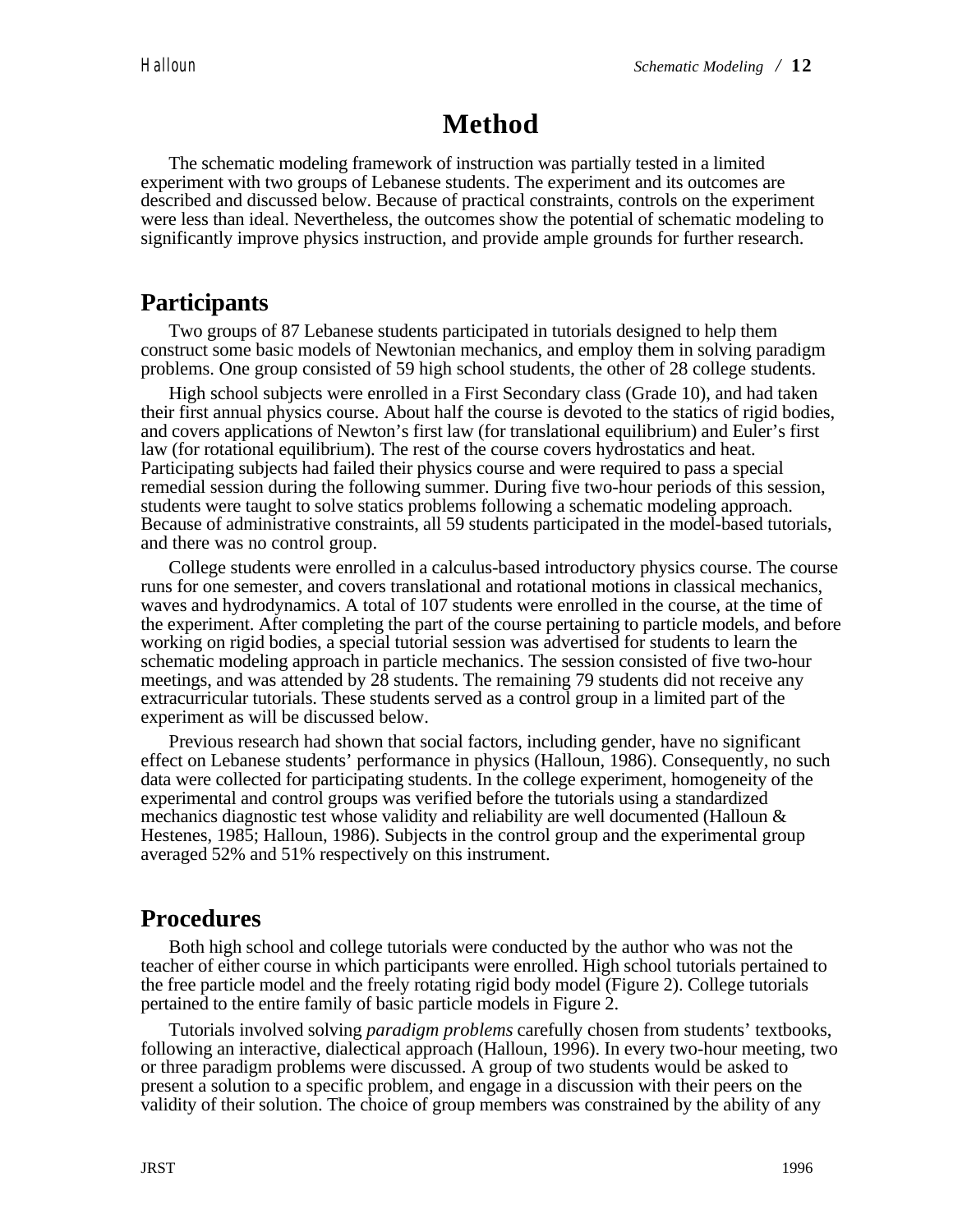two students to meet and work on assigned problems outside the classroom. The same assignment of two or three problems was given at the end of every meeting to all participating subjects. Presenters were not designated ahead of time; they were selected randomly at the time the group met for tutoring. A modeling process similar to the one presented above and in the appendix for solving paradigm problems was gradually developed during tutorials by the members of each experimental group, with the guidance of the author.

Special care was given to inventorying the *environment* of a model, because, like in previous studies, pretests in this experiment have shown that this is a critically weak component in students' problem solving skills. Subjects were taught explicitly how to use the *schematic* concept of force (Halloun, 1996). They learned how to identify *agents* acting on an *object*, how to specify the corresponding forces, and how to draw appropriate *force diagrams* (Figure 4).

Models used in high school tutorials were *explanatory.* Only Newton's and Euler's first laws were needed to explain the statics of a given object. No quantitative description of motion was involved. Models used in college tutorials were both *descriptive and explanatory.* The behavior of every object was described by appropriate *motion maps* showing geometric depictions of particle kinematics (Figure 5). Causal laws included Newton's laws and conservation laws. Special attention was given to relating velocity and acceleration vectors and matching the acceleration of a particle with the respective net force vector.

*Internal validity* of the tutorials was partially assessed using parallel pretests and posttests consisting of paradigm problems. *External validity* was partially assessed only with the college group in terms of overall achievement in the course of enrollment.

# **Results**

A pretest consisting of two paradigm problems was administered to the high school group just before the tutorials. A similar posttest was administered at the end of the tutorials. Figure 6 depicts the situations in one pretest and one posttest problem. These particular situations were chosen because their solutions require both Newton's and Euler's laws. On the depicted pretest problem, students were asked to evaluate the tension in the central rope and the relative positions of the loads suspended from the horizontal rod. On the depicted posttest problem, students were asked to evaluate the pull required by the person as well as the force exerted by the wedge to hold the beam in the position shown. Neither the pretest nor the posttest problems were discussed during the tutorials.

As shown in Figure 6, only 5% of students provided a valid complete solution to the pretest problem, whereas 34% were capable of doing so on the posttest problem. Figure 6 also shows pretest and posttest performance on critical steps of the modeling process required for solving the assigned problems. One critical step consists of listing agents acting on the object in the problem (environment), followed by identifying and drawing respective forces (interaction description). The behavior of each object (at rest) needed to be explained using Newton's first law for translational equilibrium, and Euler's first law for rotational equilibrium. Successful model analysis depended critically on students' ability to decompose force vectors into appropriate components, and write corresponding equilibrium equations. A closer look at students' performance on the pretest and posttest revealed that successful accomplishment of each step depended on success with the immediately preceding step (Figure 6).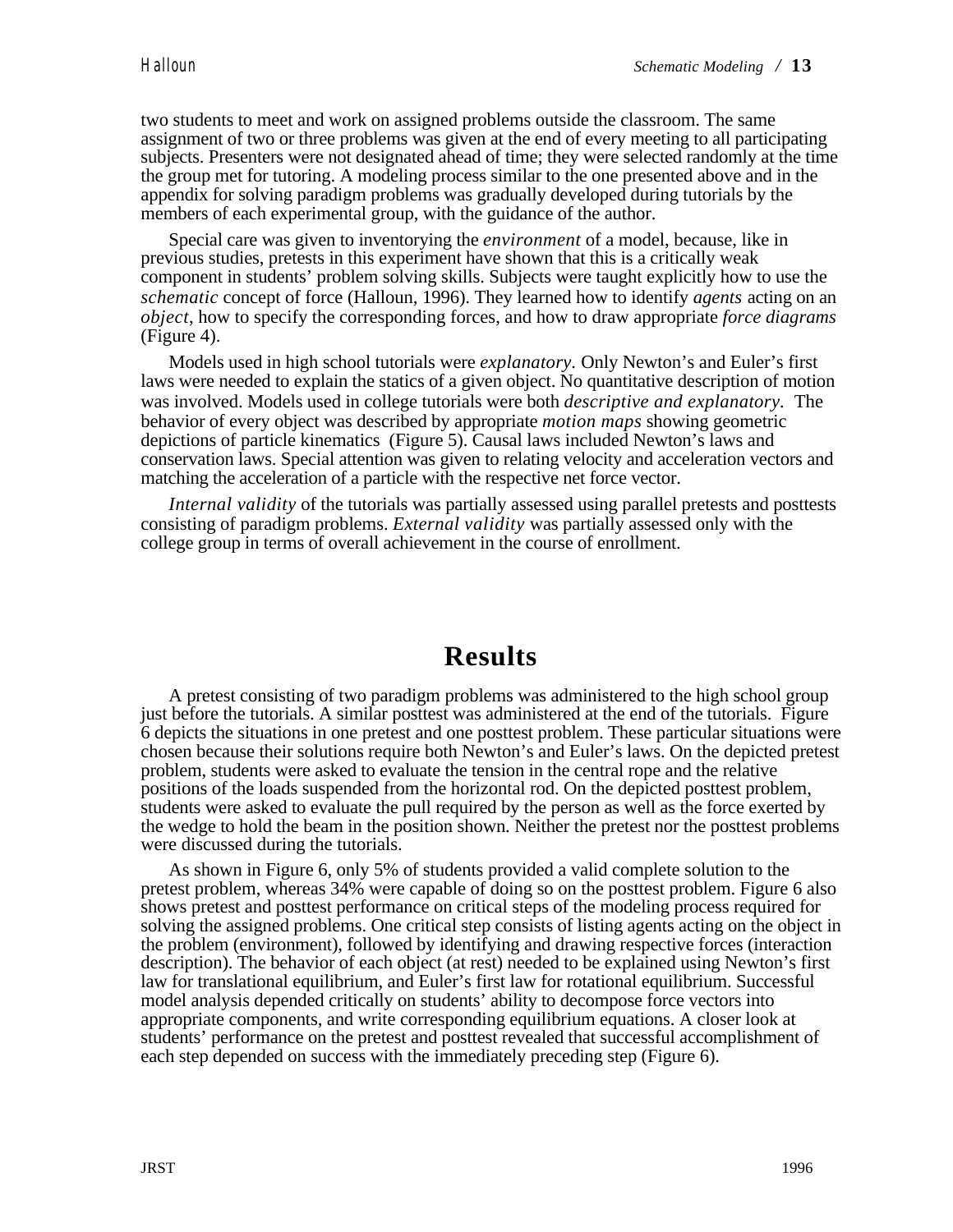|                                | Agent                               |                                                              | Force                                                                 | <b>Force Diagram</b>                         |                                                     |
|--------------------------------|-------------------------------------|--------------------------------------------------------------|-----------------------------------------------------------------------|----------------------------------------------|-----------------------------------------------------|
|                                | Name                                | Examples                                                     | <b>Name</b>                                                           | Rest                                         | Motion                                              |
| <b>Long-range Interactions</b> |                                     |                                                              |                                                                       |                                              |                                                     |
| <b>Earth</b>                   | Any physical<br>object              | Earth, Moon,<br>Sun, other<br>planets                        | Gravitational<br>force or<br>Weight<br>W                              | W                                            | W                                                   |
|                                | Electric charge<br>carriers         | Electrons,<br>protons, ions, force $\mathbf{F_E}$<br>etc.    | Electrostatic                                                         | $\mathbf{F_E}$                               | $\mathbf{F_E}$                                      |
| <b>Contact Interactions</b>    |                                     |                                                              |                                                                       |                                              |                                                     |
|                                | Direct mover                        | Human hand,<br>one car<br>directly<br>pushing<br>another car | Traction:<br>Push, pull<br>$\mathbf{P}$                               | ${\bf P}$                                    |                                                     |
| v                              | Horizontal<br>Solid<br>Support      | Table, ground,<br>road, shelf,<br>board, human<br>hand       | Support<br>force S.<br>Components:<br>Normal $N$ &<br>friction f      | N                                            | S<br>N<br>$\mathbf{f}_\mathbf{k}$                   |
| y                              | <b>Inclined</b><br>Solid<br>Support | Table, ground,<br>road, shelf,<br>board, human<br>hand       | Support<br>force S.<br>Components:<br>Normal $N$ &<br>friction f      | S<br>N                                       | N                                                   |
| $V \nearrow$                   | Fluid                               | Air, water,<br>other gas $/$<br>liquids                      | Fluid force<br>F.<br>Components:<br>Buoyancy $\bf{B}$<br>$&$ drag $D$ | B                                            | B<br>F<br>D                                         |
| $V_{\chi}$                     | Rigid<br>Suspender                  | Rigid rope,<br>string, rod,<br>bar, or chain,<br>human arm   | Tension T                                                             | T                                            | T                                                   |
| <b>VISOR</b>                   | Elastic<br>Suspender                | Spring,<br>Elastic rope,<br>string, rod,<br>bar, or chain    | <b>Restoring</b><br>force T                                           | $\mathbf T$<br>Extension<br>T<br>Compression | $\bar{\textbf{T}}$<br>Extension<br>T<br>Compression |

**Figure 4:** Sample force catalog for particle models.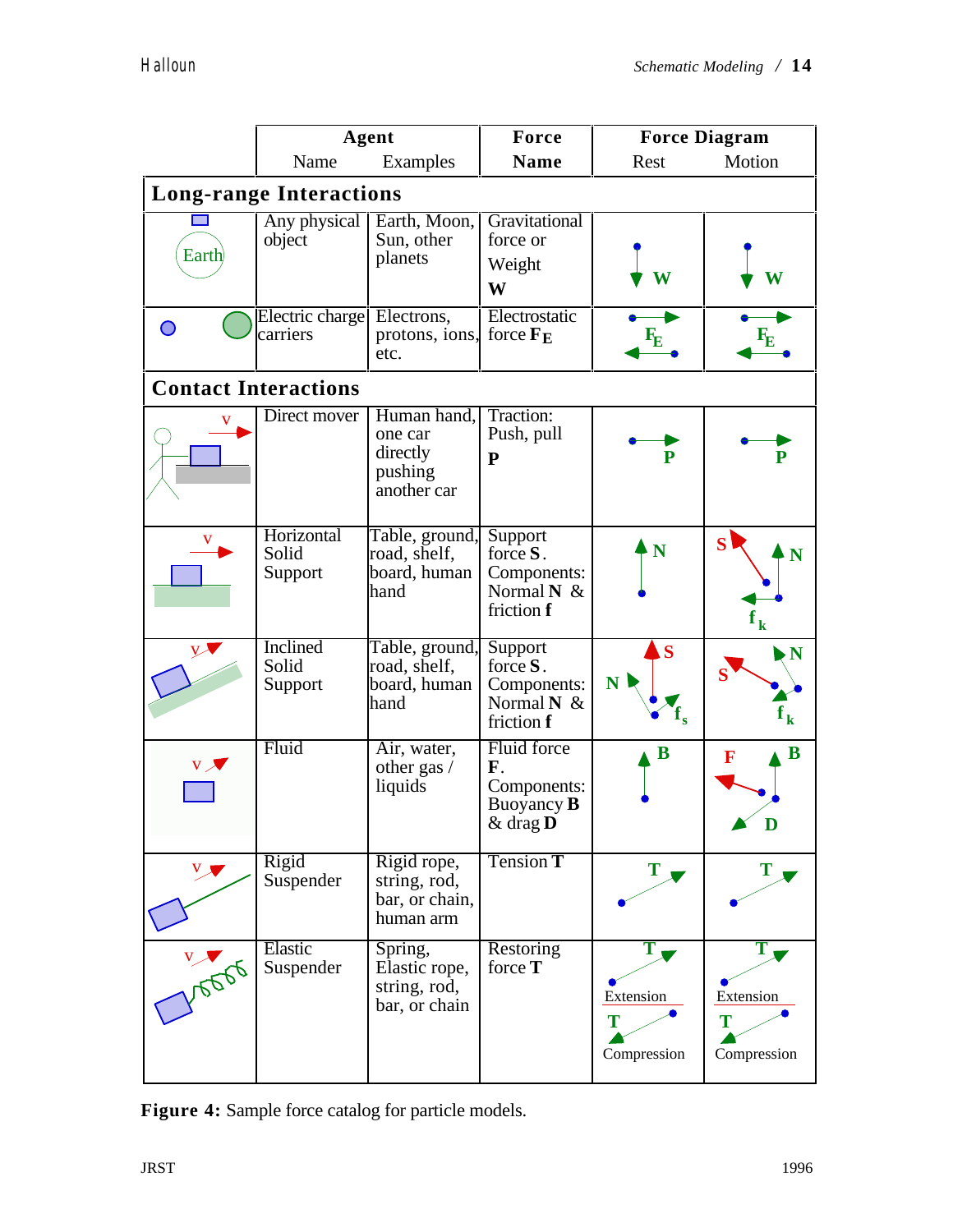## Particle subject to a constant force F that is collinear with its initial velocity  $v_0$



Top and bottom r's are not to the same scale

initial velocity  $v_0$ Particle subject to a constant force F that is not collinear with its



**Figure 5:** Motion maps of a constantly driven particle.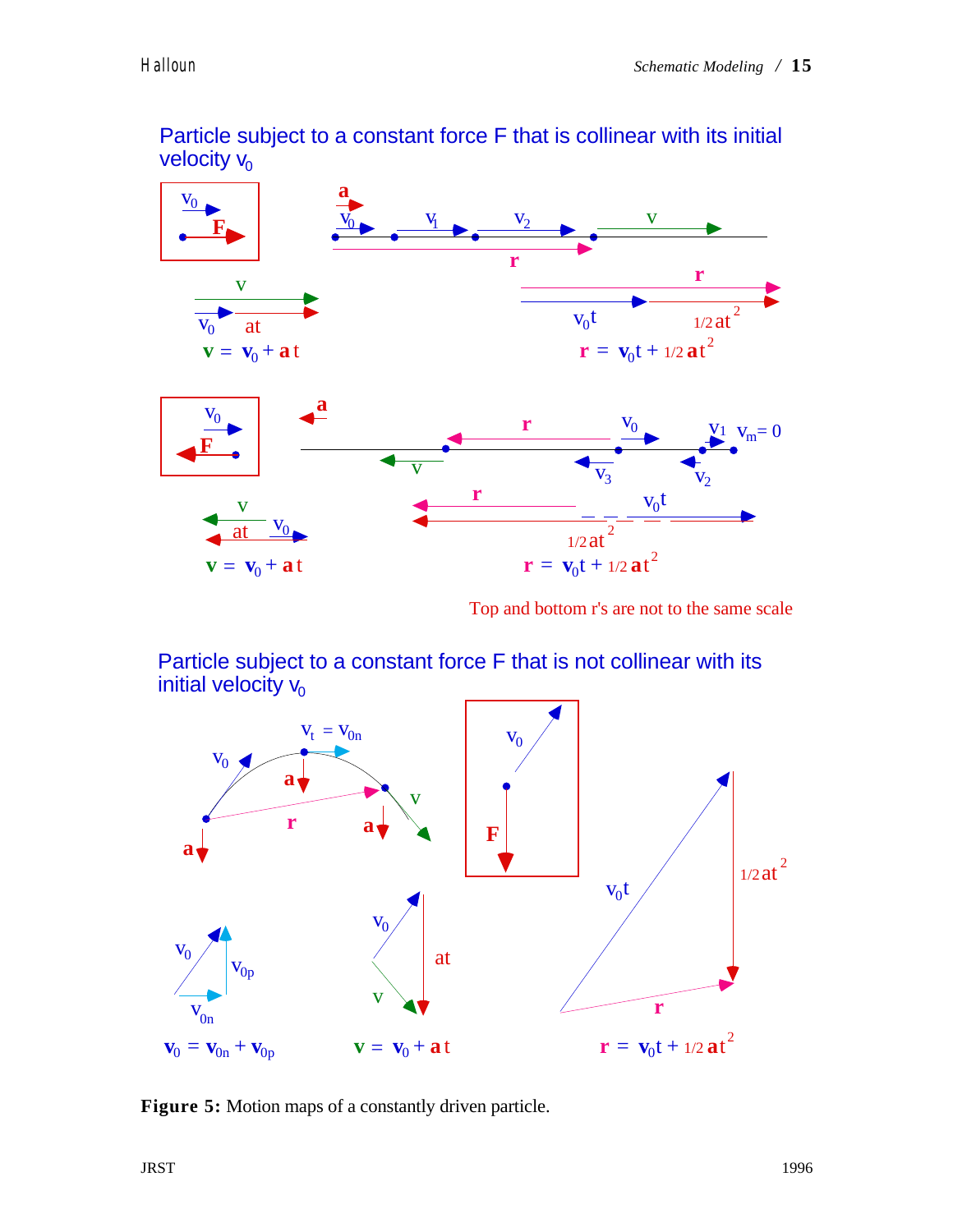

**Figure 6**: Problem solving performance of high school participants on parallel pretest (bottom light bars) and posttest (top dark bars) tasks.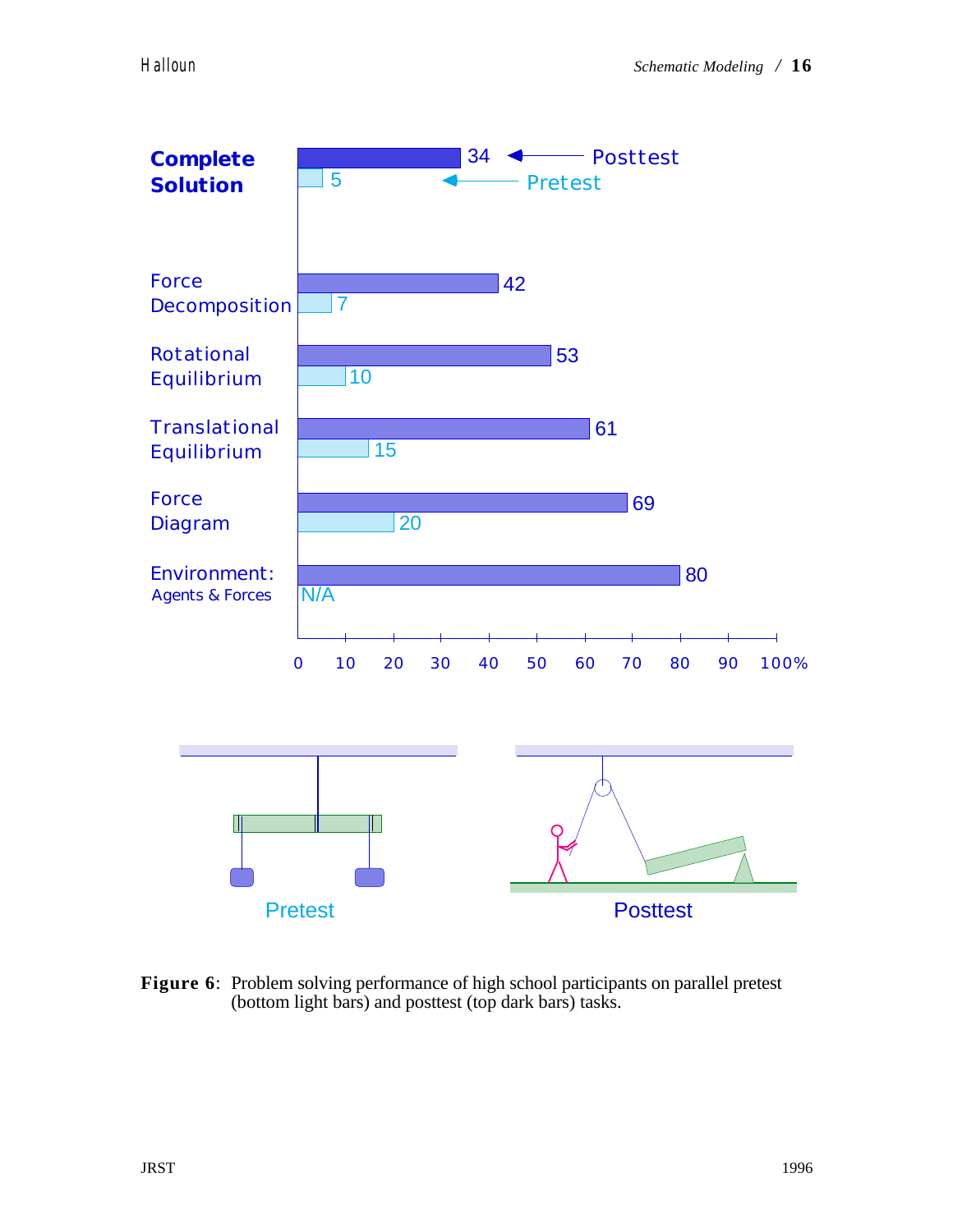



**Figure 7:** Problem solving performance of college participants on a pretest task (linear motion, light left portions of bottom bars) and three posttest tasks (vibrational, circular and linear motions respectively, from top to bottom).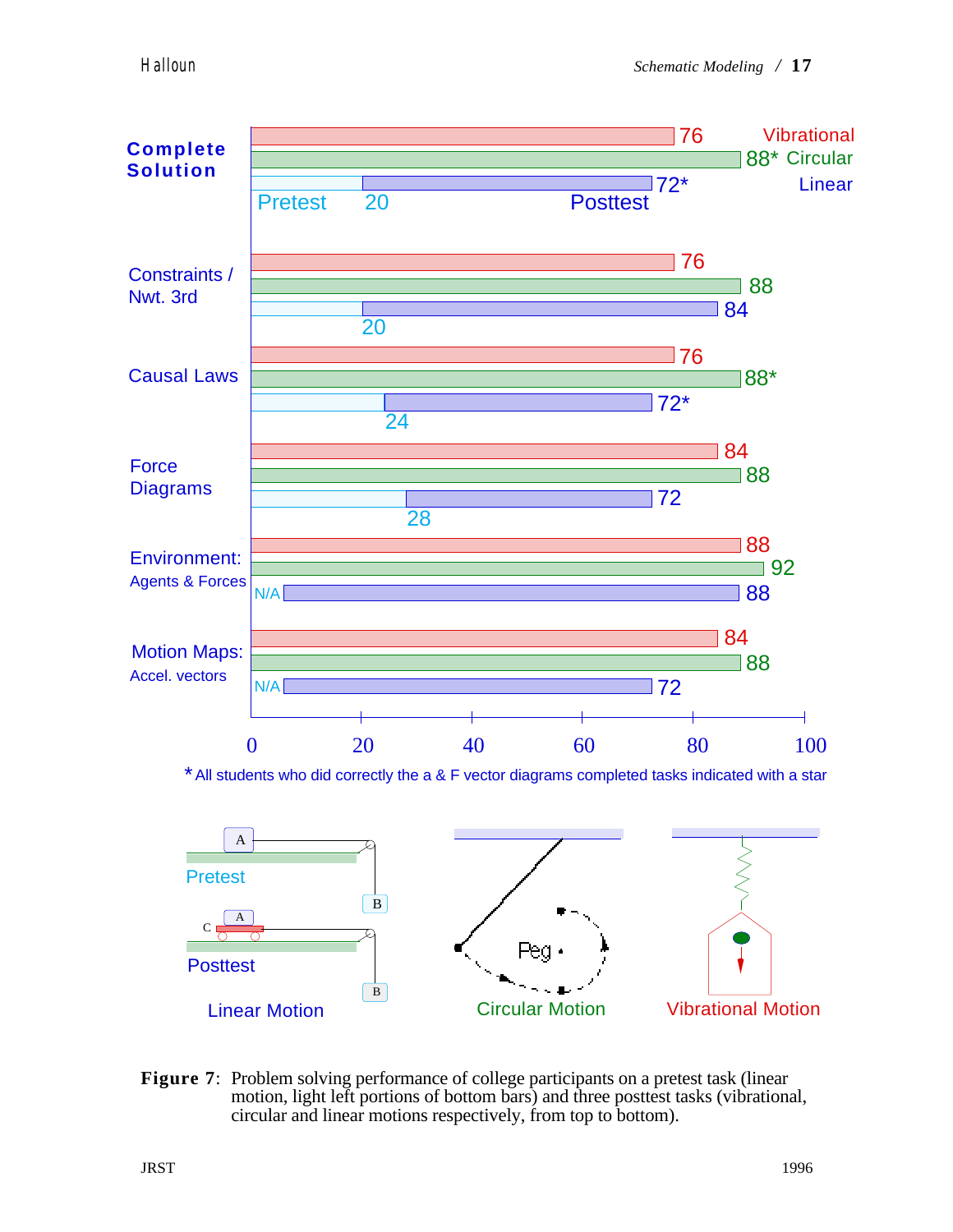On the posttest, nine high school participants (15%) did not list explicitly agents acting on the object, and three others (5%) committed mistakes in doing so. All these students failed to solve the problem correctly. Of the 47 students who were able to identify correctly all agents (Earth, the rope and the wedge), six students (13%) drew wrong force diagrams, and subsequently made consistent mistakes in completing the model's structure.

All students who could not write a correct translational equilibrium equation were also unable to write one for rotational equilibrium. All students who wrote a correct rotational equilibrium equation had done so for translational equilibrium. This shows that mastery of the *freely rotating rigid body* model depends on mastery of the *free particle* model. It is likely, therefore, that an understanding of the family of particle models is necessary for learning the family of rigid body models.

A similar pretest-posttest assessment of problem solving skills was conducted with the college experimental group. Figure 7 shows students' performance on three posttest problems with situations depicted in the bottom diagrams. The pretest consisted of two linear motion problems, one of which, depicted in Figure 7, was somewhat parallel to, but simpler than, the linear motion problem in the posttest. In the posttest problem, load A was supposed to skid to the left on top of cart C. The pretest did not include problems on circular motion or vibrational motion since there is no reason to believe that students could do any better on these problems.

Pretest–posttest comparison in Figure 7 shows a substantial improvement. Like the high school group, college participants' *ability to provide a valid complete solution to any problem hinged primarily on their ability to provide accurate object description (motion maps) and interaction description (force diagrams)*. A correct identification of a particle's environment was critical for the latter description. Explanation of the behavior of a particle required the use of Newton's second and third laws or of conservation laws.

Comparison of Figures 6 and 7 suggests that the schematic modeling instructional method was more successful with college participants than high school participants, especially in getting a complete solution to a problem. However, three major factors unrelated to the instructional method contribute to the difference.

First, the high school group consisted only of students who failed their first physics course, whereas the college group consisted of students of mixed competence. Of course, the college group also had a stronger physics background (Lebanese students are all required to take physics in high school).

Second, a close look at high school participants who failed to complete a desired solution revealed that these students were unable to decompose force vectors correctly, so they wrote wrong component equations. Hence, their failure was at least partly due to deficiencies in mathematical skills.

Third, the posttest problem given to high school participants was much harder than the respective pretest (Figure 6). When this is taken into account, and mathematical factors are eliminated by comparing gains on the bottom three steps of Figures 6 and 7, gains in the modeling of forces on a particle become quite comparable for both high school and college groups.

Taking all three points above into account, one can conclude that the gains of high school participants were no less significant than those of college participants . The results of both groups thus provide some corroboration for the *internal validity* of the schematic modeling tutorials, more specifically, its validity for significantly improving students' problem solving abilities within the domain of the tutorials.

Stronger corroboration would require comparison with control groups' performance on the same pretests and posttests. Such groups were not available at the time the experiment was conducted. Instead, the linear motion problem in the college posttest (Figure 7) was later given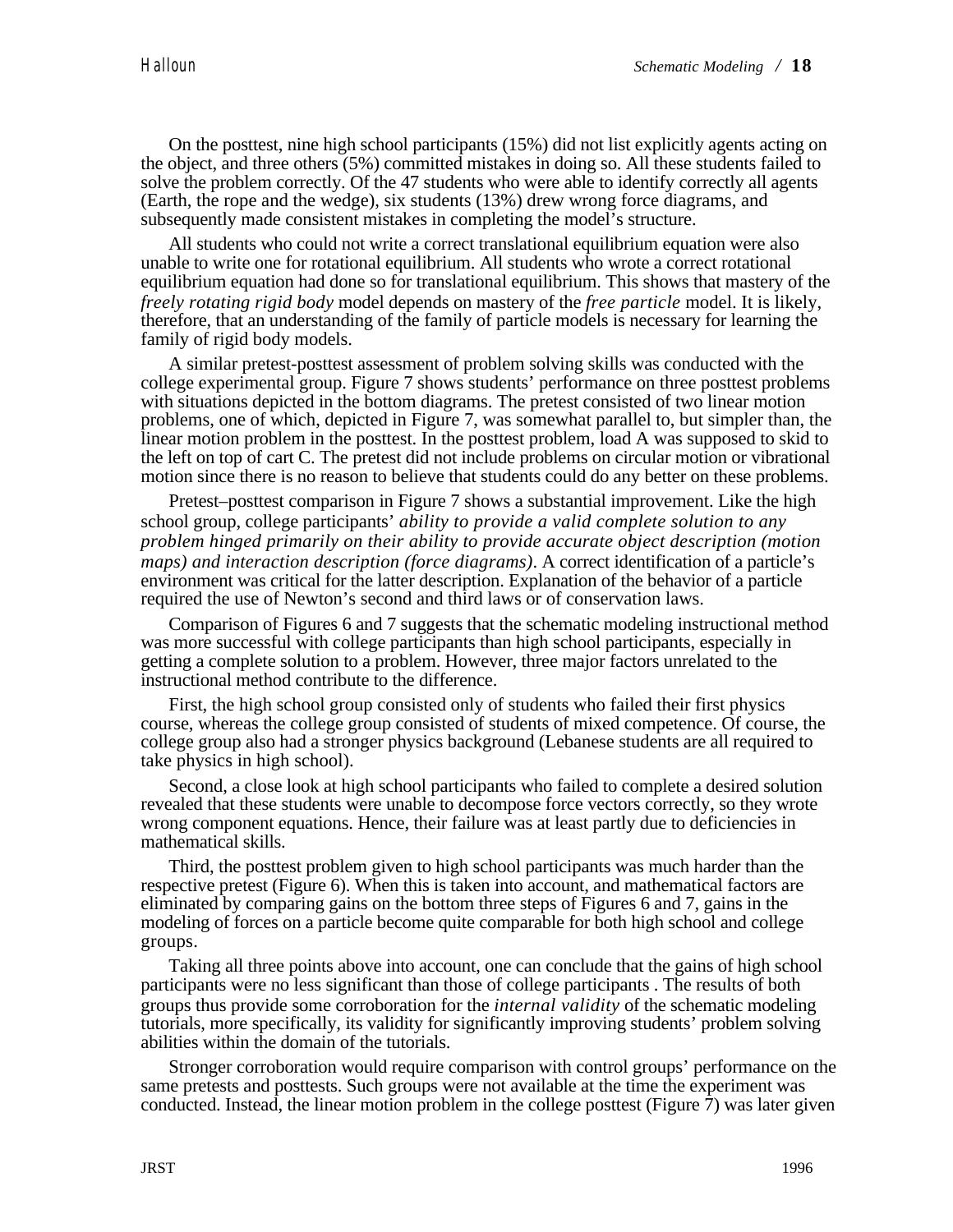in a midterm exam in an introductory college physics course at a U.S. university. Comparative results are shown in Figure 8 with respect to the modeling steps appearing in the solutions of the 139 students who were enrolled in this course. In a previous study, physics and mathematics competence were assessed for students enrolled in the same courses at the same institutions implicated in Figure 8. U.S. students were then shown to be significantly better than their Lebanese counterparts (Halloun, 1986). Taking this into account, the results depicted in Figure 8 provide indirectly further support for the internal validity of model–based instruction.



**Figure 8**: Performance on the linear motion problem (Figure 7) of college students in the modeling group (right bars) and in a traditional university course (left bars).

An assessment of the *external validity* of the tutorials was possible only for the college group. Final grades of all students were obtained for the college physics course in which they were enrolled. The mean scores of both experimental and control groups are compared in Figure 9 showing that students in the schematic modeling group averaged 26% better. A closer look at students' grades revealed that the difference was about the same on the part of the course pertaining to particle models as on the rest of the course (rigid body models, waves and hydrodynamics). This strongly indicates that students were capable of transferring modeling skills learned with some particle models during the tutorials into other domains. Participants transferred such skills on their own; course instruction was traditional and completely blind to the schematic modeling approach, and no follow up model–based instruction was provided.

Tutorials also had a long term impact on attrition. Three students (11%) in the modeling group withdrew from the course before the end of the semester, whereas thirty students (38%) of the control group withdrew (Figure 9).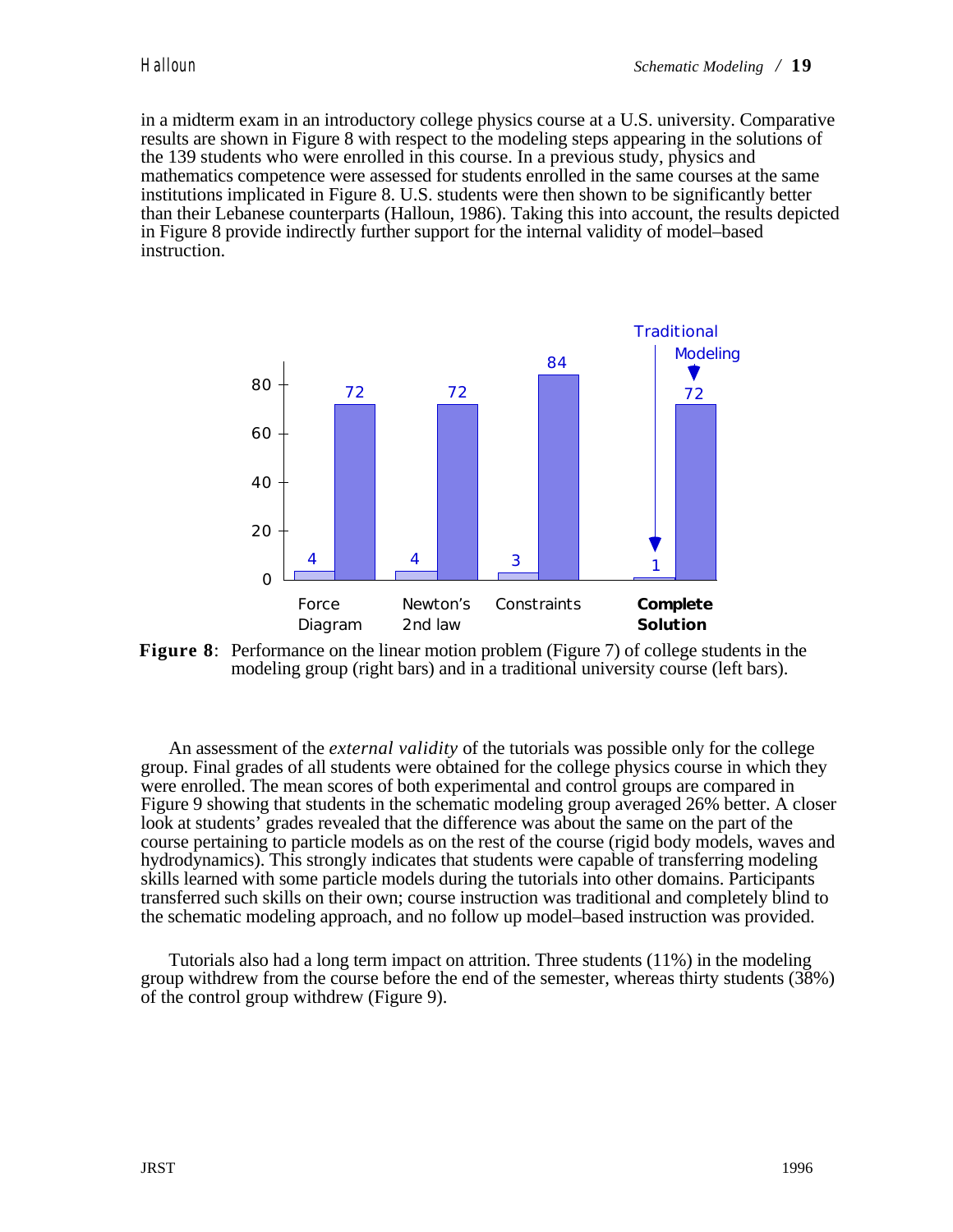

**Figure 9**: Course achievement of college students in the modeling group (Modeling, right ars) and the control group (Traditional, left bars).

# **Discussion**

The results above provide some corroboration for the internal validity and the external validity of the tutorials. Subsequently, they imply that schematic modeling is a valid epistemological framework for physics instruction. Further research is required to assess individual components of the framework, mainly the importance of structuring the content of physics theory around models as characterized above, and of following the modeling process in various contexts of model construction, validation and deployment (including problem solving). Such a research plan is well beyond the scope of this paper, or of any single research project for that matter. However, the outcomes of the limited experiment reported in this article give clear indications to what makes a schematic modeling approach valid and successful.

Results shown in Figures 7 and 8 indicate that, at least in mechanics problems, a correct solution to a problem hinges on one's ability to identify correct agents in the environment of an object, and depict interactions with appropriate force diagrams. Motion maps depicting the kinematical state of an object were also a factor in the success of college participants. These facts were as much apparent in the solutions of students in the modeling group as in those of students in the control group (Figure 8). Heller and Reif (1984) and Heller, Keith, and Anderson. (1992) have shown that such object and interaction descriptions and depictions are the most critical in solving physics problems. Students need to be taught explicitly and systematically to use schematic information shown in Figures 5 and 6 so that they can successfully: (a) describe the environment of an object, its object and interaction properties, its structure, and especially its behavior, and (b) depict them in appropriate force and motion diagrams. Such descriptions and depictions are not emphasized enough in traditional instruction, which leads students to ignore them in their solutions. Consequently, they fail to solve assigned problems correctly.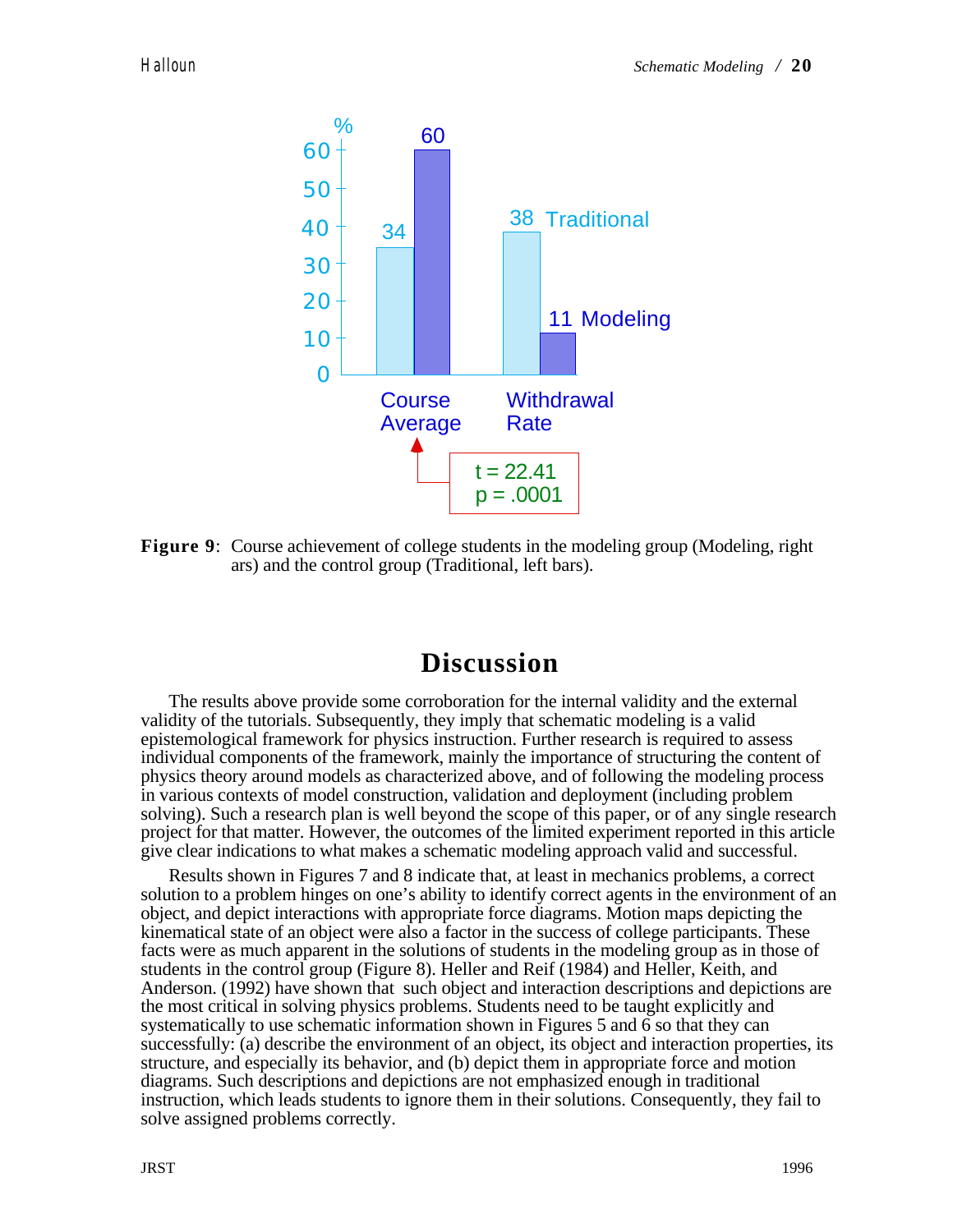Two major stages of the modeling process are often ignored in traditional physics instruction. These are model validation and model deployment. In the tutorials, students were guided to ask themselves and answer related questions similar to the ones presented in the appendix. This has undoubtedly paid off in participants' reported success. Heller and Reif (1984) and Heller et al. (1992) have also argued for the importance of teaching students to "check and evaluate" their solutions.

Our interactive, dialectical approach could have been especially helpful for students to develop the modeling process, especially validation and deployment skills. After presenting a solution to an assigned problem, presenters were always asked during the tutorials to justify their solutions, and directed to engage in *Socratic* dialogues with their peers. We have shown elsewhere the importance of such an approach (Halloun & Hestenes, 1987), and so did Hake in laboratory contexts (1992). Teaming students up into groups should have also helped. Heller et al. (1992) have shown that cooperative grouping helps college physics students reach "better problem solutions...than...individuals working alone."

It was impossible in our experiment to assess each of the factors discussed above separately. However, the findings of other researchers discussed above suggest that every one of these factors had its contribution. Furthermore, it could have helped to have control groups that followed traditional tutorials during the same period in order to assess the effect of extracurricular instruction and the motivation of enrolled students (especially in college). However, previous research suggests that problem solving abilities of physics students, even the most motivated ones, do not improve significantly following extra traditional instruction that is not model-based (Halloun & Hestenes, 1987).

#### **Acknowledgment**

In the preparation of this article, I have benefited from discussions with many colleagues. Dale Baker, Mike Piburn, and Victor Pollak provided insightful comments on an earlier draft of this article. Larry Dukerich, Jane Jackson, and Gregg Swackhamer constantly lent their critical ears and incited me to refine and clarify my ideas. David Hestenes was all along behind this work and arranged the support that made it possible at this time. Last, but not least, the reported experiment could not have been possible without the collaboration of administrators, teachers and students at the participating institutions.

This work was supported in part by grants from the National Science Foundation in the USA and from Lebanese University in Lebanon.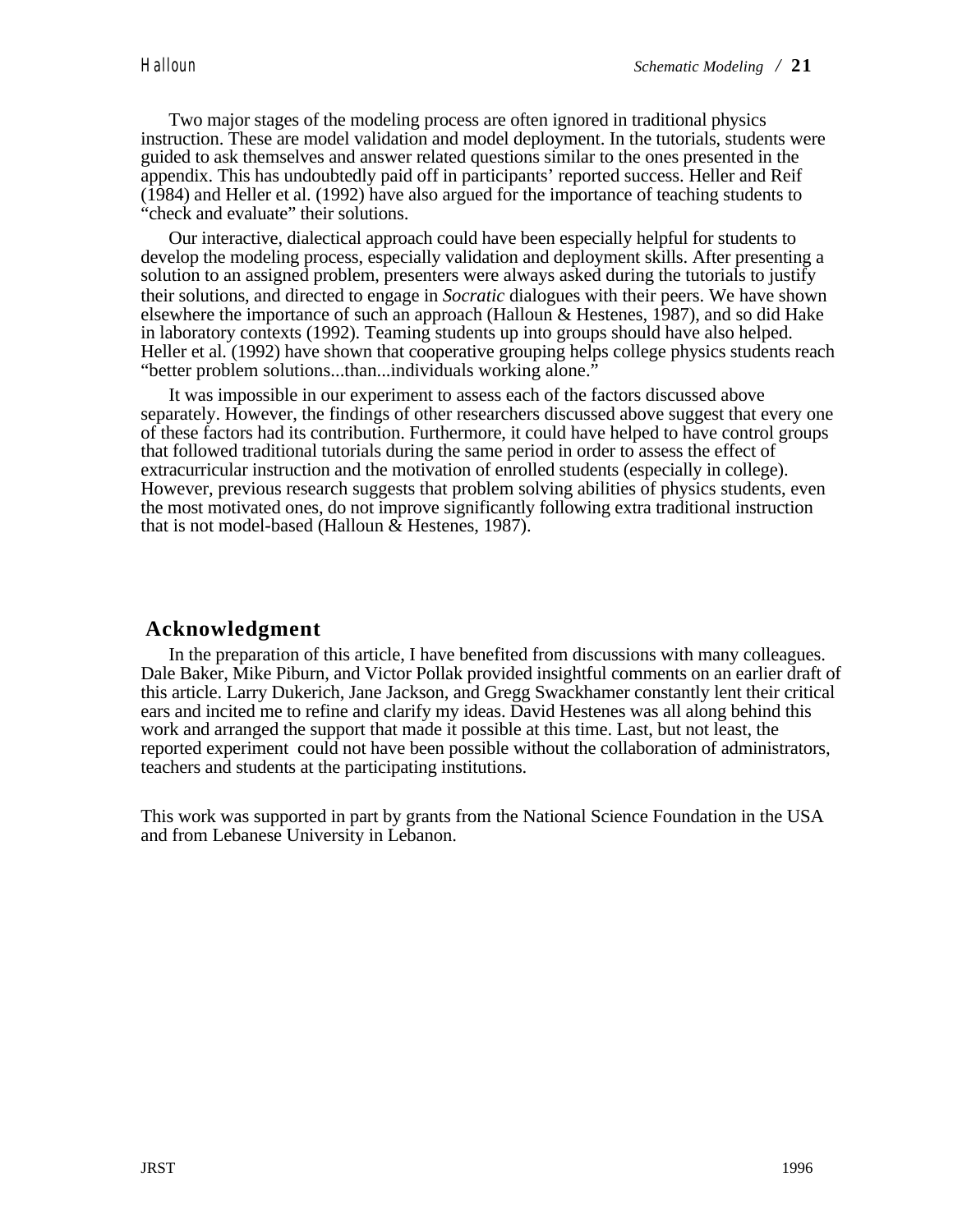#### **References**

- AAAS. (1990). *Science for all Americans. Project 2061.* New York, NY: Oxford University Press.
- AAAS. (1993). *Benchmarks for science literacy. Project 2061.* New York, NY: Oxford University Press.
- American Mathematical Association of Two-Year Colleges. (1995). *Crossroads in mathematics. Standards for introductory college mathematics before calculus.* Memphis, TN: AMATYC.
- Arons, A. (1981). Thinking, reasoning, and understanding. *The Physics Teacher, 19,* 166- 172.
- Bower, G.H., & Morrow, D.G. (1990). Mental models in narrative comprehension. *Science, 247*, 44-48.
- Bronowski, J. (1953). *The common sense of science.* Cambridge, MA: Harvard University Press.
- Casti, J. L. (1989). *Alternate realities. mathematical models of nature and man.* New York, NY: Wiley-Interscience.
- Clement, J. (1989). Learning via model construction and criticism. In Glover, G., Ronning, R. & Reynolds, C. (Eds). *Handbook of creativity, assessment, theory and research.* New York, NY: Plenum.
- Edwards, D., & Hamson M. (1989). *Guide to mathematical modelling.* Boca Raton, FL: CRC Press.
- Eylon, B.S., & Reif. (1984). Effects of knowledge organization on task performance. *Cognition and Instruction, 1(1)*, 5-44.
- Gentner, D., & Stevens A. L., Eds. (1983). *Mental models.* Hillsdale, NJ: Lawrence Erlbaum.
- Giere, R.N. (1988). *Explaining science: A cognitive approach.* Chicago, IL: University of Chicago Press.
- Giere, R.N., Editor. (1992). *Cognitive models of science.* Minnesota Studies in the Philosophy of Science, Vol. XV. Minneapolis, MN: University of Minnesota Press.
- Hafner, R.S. (1992). Teaching genetics: Recommendations and research. In Smith, M.U. & Simmons, P.E. (Eds.). *Teaching genetics: Recommendations and research. Proceedings of a National Conference*. Cambridge, MA.
- Hafner, R., & Stewart, J. (1995). Revising explanatory models to accommodate anomalous genetic phenomena: Problem solving in the "context of discovery". *Science Education, 79(2),* 111-146.
- Hake, R. R. (1992). Socratic pedagogy in the introductory physics laboratory. *The Physics Teacher, 30,* 546-552.
- Hake, R. (1994, August). *Survey of test data for introductory mechanics courses.* Paper presented at the Summer Meeting of the American Association of Physics Teachers, South Bend.
- Halloun, I. (1986). Le réalisme naïf et l'apprentissage de la physique. *Recherches Pédagogiques, 17*, 23-47.
- Halloun, I. (1995a, April). *Assessment of student beliefs about the world, physics and education.* Paper presented at the Thirty-second Conference of the Pacific Northwest Association for College Physics, Portland*.*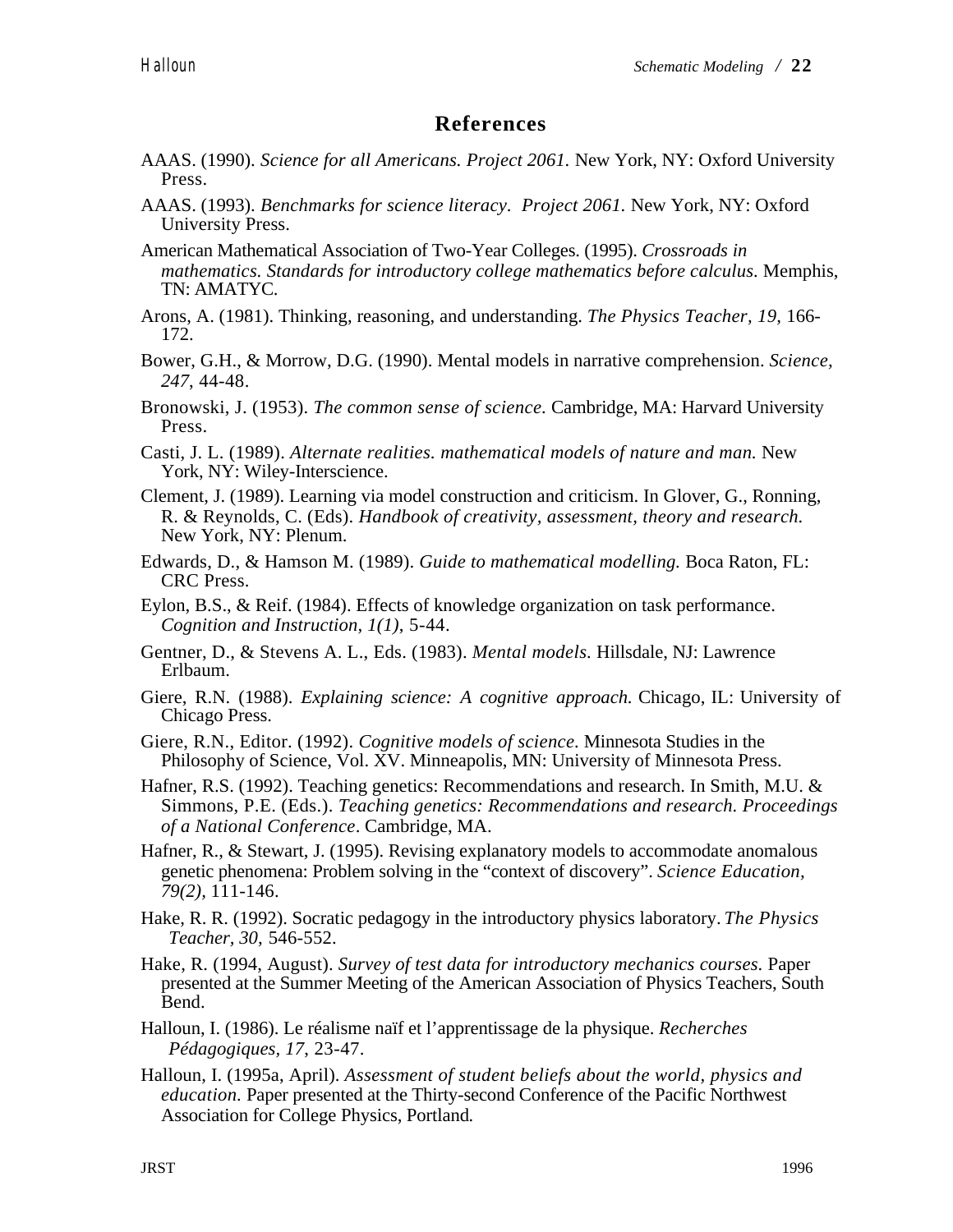- Halloun, I. (1995b, April). *Modeling theory in physics instruction.* Paper presented at the Annual Meeting of the National Association for Research in Science Teaching, San Francisco.
- Halloun, I. (1996). *Schematic concepts for schematic models of the real world: The Newtonian concept of force.* Manuscript submitted for publication.
- Halloun, I., & Hestenes, D. (1985). The initial knowledge state of college physics students. *American Journal of Physics, 53(11)*, 1043-1055.
- Halloun, I., & Hestenes, D. (1987). Modeling instruction in mechanics. *American Journal of Physics*, *55(5)*, 455-462.
- Hammer, D. (1989). Two approaches to learning physics. *The Physics Teacher*, *27*, 664- 670.
- Hammer, D. (1994). Epistemological beliefs in introductory physics. *Cognition and Instruction, 12(2)*, 151-183.
- Heller, J.I., & Reif, F. (1984). Prescribing effective human problem solving processes: Problem description in physics. *Cognition and Instruction, 1(2)*, 177-216.
- Heller, P., Keith, R., & Anderson, S. (1992). Teaching problem solving through cooperative grouping. *American Journal of Physics, 60(7),* 627-636.
- Hesse, M.B. (1970). *Models and analogies in science.* South Bend, IN: University of Notre Dame Press.
- Hestenes, D. (1987). Toward a modeling theory of physics instruction. *American Journal of Physics*, *55(5)*, 440-454.
- Hestenes, D. (1992). Modeling games in the Newtonian world. *American Journal of Physics*, *60(8)*, 732-748.
- Hestenes, D. (1995). Modeling software for learning and doing physics*.* In Bernardini, C., Tarsitani, C., & Vincentini, M. (Eds.). *Thinking physics for teaching.* 25-66. New York: Plenum.
- Hestenes, D., Wells, M., & Swackhamer, G. (1992). Force concept inventory. *The Physics Teacher, 30*, 141-158.
- Johnson-Laird, P.N. (1983). *Mental models.* Cambridge, MA: Cambridge University Press.
- Leatherdale, W.H. (1974). *The role of analogy, model and metaphor in science.* New York, NY: American Elsevier Pub.
- Mac Lane, S. (1988). Mathematical models: A sketch for the philosophy of mathematics. *The American Mathematical Monthly*, *95*, 462-471.
- McDermott, L. (1993). How we teach and how students learn A mismatch? *American Journal of Physics, 61(4)*, 295-298.
- Mestre, J.P., Dufresne, R.J., Gerace, W.J., Hardiman, P.T., & Touger, J.S. (1993). Promoting skilled problem-solving behavior among beginning physics students. *Journal of Research in Science Teaching, 30(3)*, 303-317.
- National Resesarch Council. (1996). *National science education standards*. Washington, DC: National Academy Press.
- Nersessian, N.J. (1995). Should physicists preach what they practice? Constructive modeling in doing and learning physics. *Science & Education, 4(3),* 203-226.
- Novak, J.D. Editor. (1987). *Proceedings of the Second International Seminar. Misconceptions and Educational Strategies in Science and Mathematics*. New York, NY: Cornell University.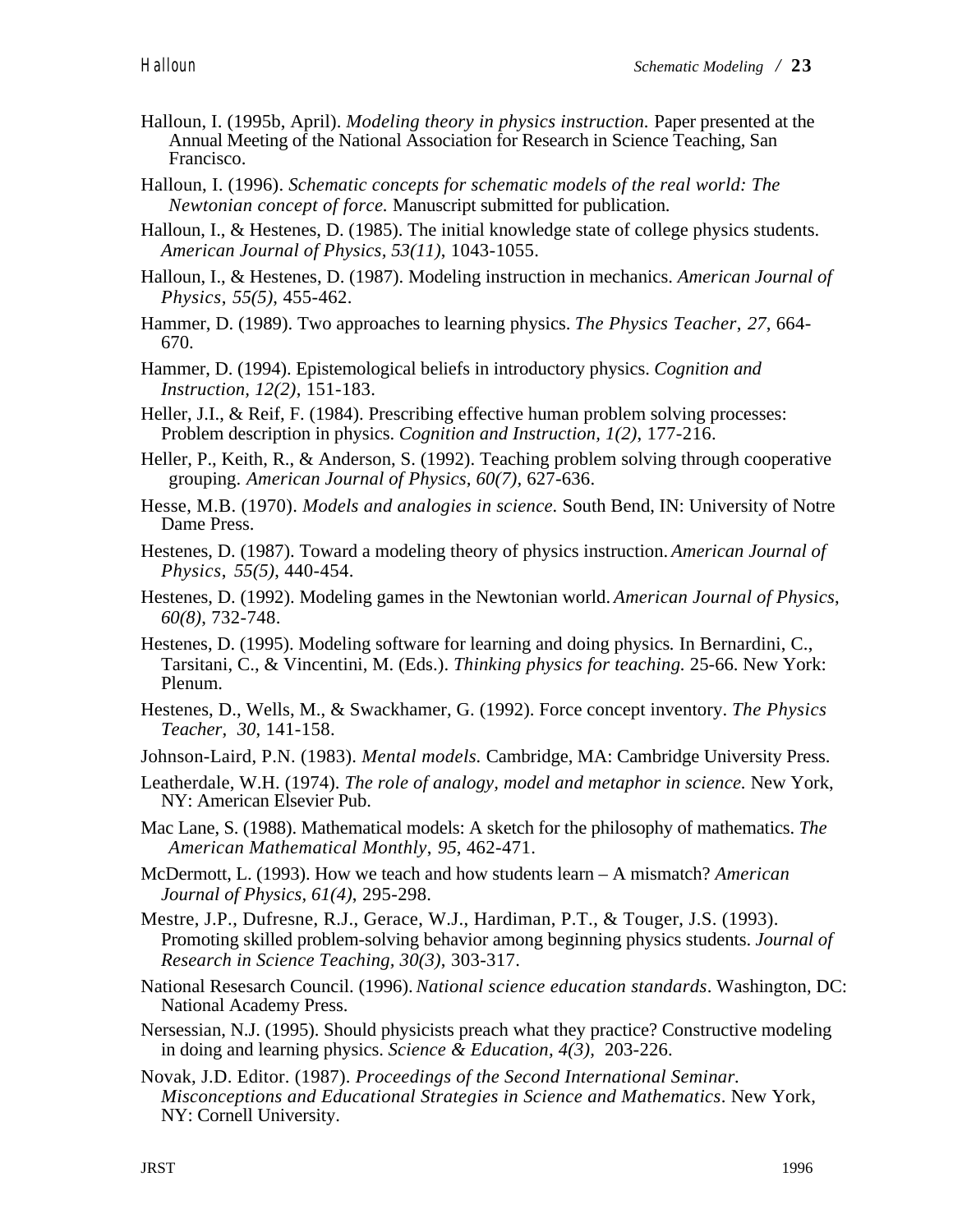- Novak, J.D. Editor. (1994). *Proceedings of the Third International Seminar. Misconceptions and Educational Strategies in Science and Mathematics*. New York, NY: Cornell University.
- Pollak, V.L. (1994). Science education II: Scientific literacy and the Karplus taxonomy. *Journal of Science Education and Technology, 3(2)*, 89-97.
- Raghavan K., & Glaser, R. (1995). Model-based analysis and reasoning in science: The MARS Curriculum. *Science Education, 79(1),* 37-61.
- Redish, E. (1994a, January). *The Distribution of Student attitudes towards doing physics.* Paper presented at the Winter Meeting of the American Association of Physics Teachers, San Diego.
- Redish, E. (1994b). Implications of cognitive studies for teaching physics. *American Journal of Physics, 62(9)*, 796-803.
- Reif, F., & Allen S. (1992). Cognition for interpreting scientific concepts: A study of acceleration. *Cognition and Instruction, 9(1)*, 1-44.
- Reif, F., & Larkin, J.H. (1991). Cognition in Scientific and Everyday Domains: Comparison and Learning Implications. *Journal of Research in Science Teaching, 28(9)*, 733-760.
- Smith, M.U. (1992). Implementing a conceptual basis for teaching and learning classical genetics. In: *Teaching genetics: Recommendations and research. Proceedings of a National Conference.* 69-79. Cambridge, MA.
- Steen, L.A. Editor (1990). *On the shoulders of giants. New approaches to numeracy.* Washington, DC: National Academy Press.
- Stewart, J., & Hafner, R. (1991). Extending the conception of "problem" in problem-solving research. *Science Education, 75(1)*, 105-120.
- Stewart, J., Hafner, R., Johnson, S., & Finkel, E. (1992). Science as model building: Computers and high-school genetics. *Educational Psychologist, 27(3)*, 317-336.
- Strnad, J. (1986). On some new trends in physics teaching. *European Journal of Physics, 7,* 11-16.
- Swann, W.F.G. (1950). The teaching of physics. *American Journal of Physics*, *19(2)*, 182- 187.
- Swetz, F., & Hartzler, J.S., Eds. (1991). *Mathematical modeling in the secondary school curriculum.* Reston, VA: National Council of Teachers of Mathematics.
- Tobias, S. (1990). *They're not dumb, they're different. Stalking the second tier*. Tucson, AZ: Research Corporation.
- Wells, M., Hestenes, D., & Swackhamer, G. (1995). A modeling method for high school physics instruction. *American Journal of Physics, 63(7),* .
- White, B.Y. (1993). Intermediate causal models: A missing link for successful science education? In Glaser, R. (Ed.). *Advances in Instructional Psychology, 4*, 177-251.
- White, B.Y., & Frederiksen, J.R. (1990). Causal model progressions as a foundation for intelligent learning environments. *Artificial Intelligence, 42*, 99-157.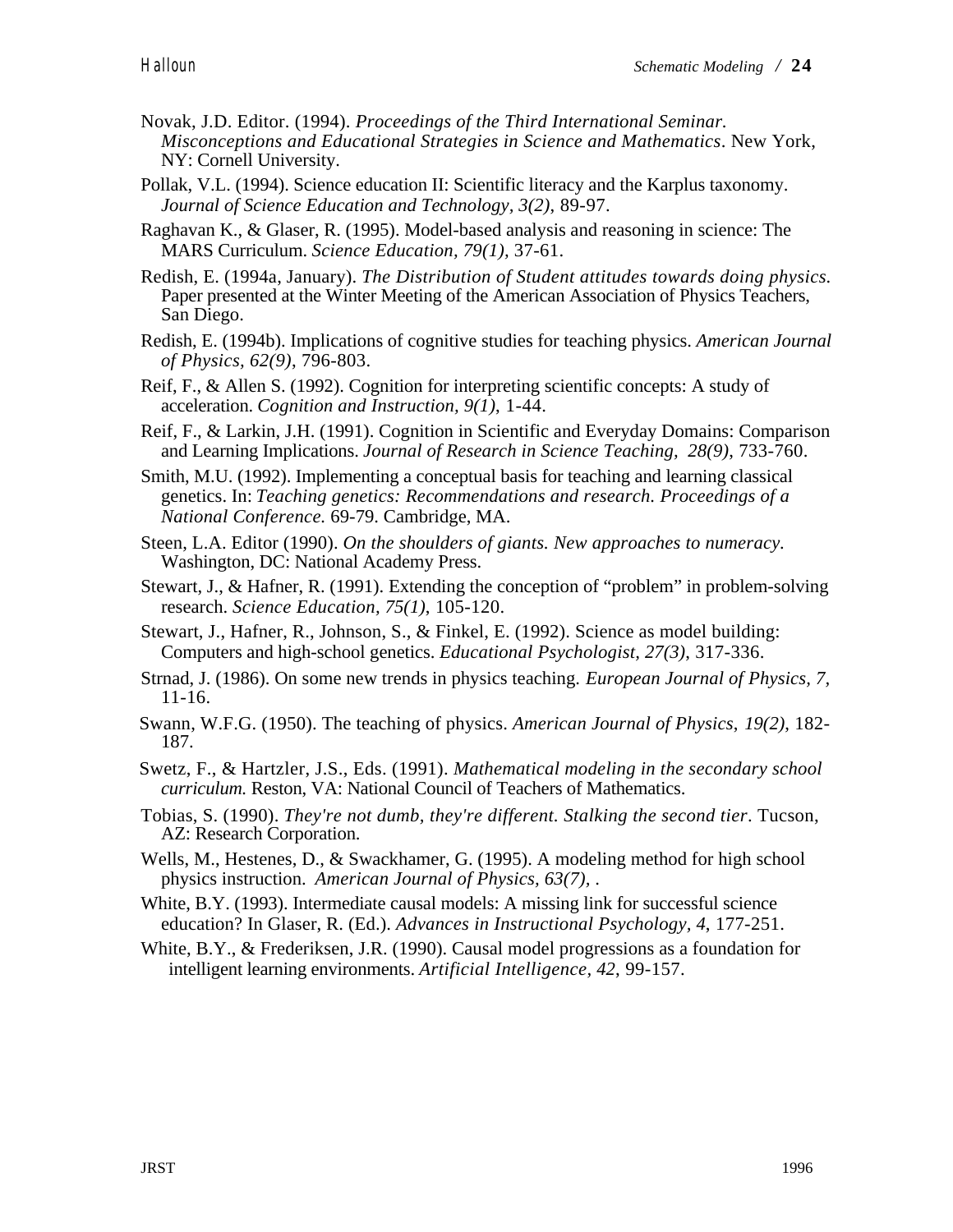# **Appendix**

# **Modeling for solving mechanics problems**

## **Model Selection**\*

- What physical *systems* are described in the problem? What objects does each system consist of? What objects outside each system interact with those inside?
- What *type of motion* does each system undergo (or could undergo, if it were at rest)? Translation? Rotation? Of what kind?
- In what *reference system*?
- What *model* is most appropriate for modeling each physical system?  $\bullet$

\* In solving a paradigm problem, students should be encouraged to select a model tentatively at first, based on the description of the situation in the problem's statement, without reading the questions. This should help students learn: (a) that solving a physics problem is *not a formula selection process*, and (b) that the mathematical solution of a physics problem follows from the correct choice of respective models.

## **Model Construction**

- What *coordinate system* best depicts the chosen reference system?
- What *parameters* are required for each object (mass, moment of inertia)?
- What *kinematical concepts* are required to describe the motion of each object? What axioms/definitions are required for each concept? Depict those concepts in an appropriate *motion map*.
- What *kinematical laws* describe the translation/rotation of each object? Depict them mathematically: Write the corresponding mathematical equations, complete the motion map accordingly, and/or draw appropriate graphs, if necessary.
- What *agents* act on each object? What *force* is exerted by each agent? Depict those forces in an appropriate *force diagram*.
- Are there any kinematical/dynamical constraints? Initial/final conditions? If any, specify and express them mathematically.
- Are any *interaction laws* necessary to quantify the forces?
- What *causal laws* explain the state of each object (rest, translation, rotation)? Conservation laws may be more appropriate for time-independent situations, Newton's laws and/or Euler's laws for time-dependent ones. Express them mathematically.

Now, students may be directed to read the first question in the problem, and repeat the following steps for every question.

## **Model Validation**

#### *Correspondence (or reference) assessment:*

- $\bullet$  Can the model(s) thus constructed adequately represent the object(s) in the problem?
- $\bullet$  Is the question asked in the problem within the domain(s) of the chosen model(s)?